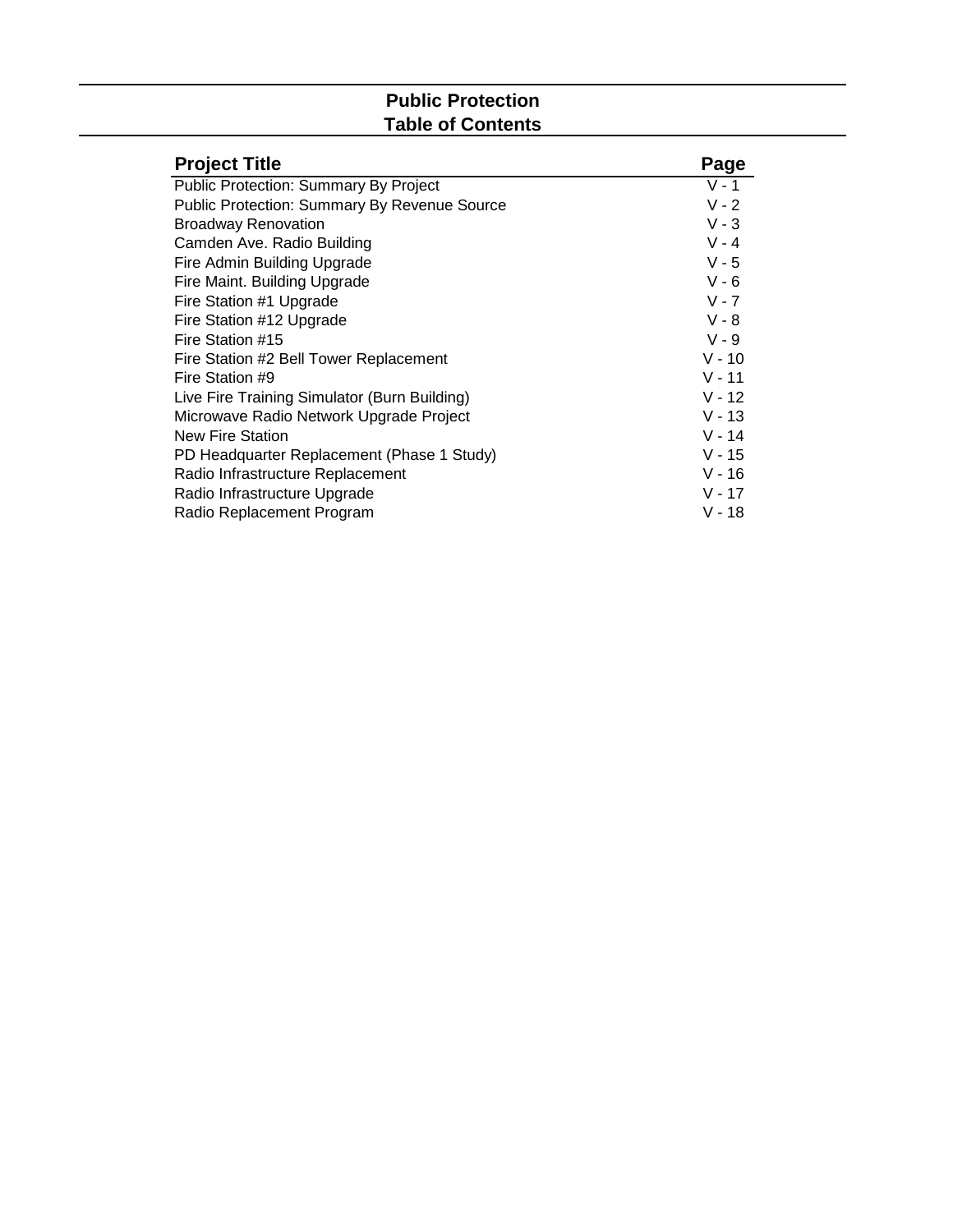| <b>Program Category: Public Protection</b>            |                   |             |              |             |                           |             |             |                      |                      |
|-------------------------------------------------------|-------------------|-------------|--------------|-------------|---------------------------|-------------|-------------|----------------------|----------------------|
|                                                       |                   |             |              |             | <b>SUMMARY BY PROJECT</b> |             |             | <b>Future</b>        |                      |
| Category                                              | <b>Prior Year</b> | FY 2010-11  | FY 2011-12   | FY 2012-13  | FY 2013-14                | FY 2014-15  | FY 2015-16  | Years                | <b>Total Request</b> |
| Broadway<br>Renovation                                | 4,680,276         | $\pmb{0}$   | 0            | $\pmb{0}$   | 0                         | 0           | 0           | 0                    | 4,680,276            |
| Camden Ave.<br>Radio Building                         | 350,000           | $\mathbf 0$ | 0            | $\mathbf 0$ | 0                         | 0           | 0           | 0                    | 350,000              |
| Fire Admin<br><b>Building</b><br>Upgrade              | 650,340           | $\mathbf 0$ | 0            | $\pmb{0}$   | 0                         | 0           | $\pmb{0}$   | $\mathbf 0$          | 650,340              |
| Fire Maint.<br><b>Building</b><br>Upgrade             | 360,809           | 0           | $\mathsf 0$  | $\mathbf 0$ | 0                         | 0           | 0           | $\mathbf 0$          | 360,809              |
| Fire Station #1<br>Upgrade                            | 0                 | 0           | 53,523       | 0           | 500,000                   | 0           | 0           | $\mathbf 0$          | 553,523              |
| <b>Fire Station</b><br>#12 Upgrade                    | 545,930           | 0           | 0            | $\pmb{0}$   | 0                         | 0           | 0           | $\mathbf 0$          | 545,930              |
| Fire Station #15                                      | 5,388,057         | 0           | 0            | $\mathbf 0$ | 0                         | 0           | 0           | $\mathbf 0$          | 5,388,057            |
| Fire Station #2<br><b>Bell Tower</b><br>Replacement   | 150,000           | $\mathbf 0$ | $\mathsf 0$  | $\mathbf 0$ | 0                         | 0           | 0           | $\mathbf 0$          | 150,000              |
| Fire Station #9                                       | 2,878,637         | $\mathbf 0$ | 0            | $\mathbf 0$ | 0                         | 0           | 0           | 0                    | 2,878,637            |
| Live Fire<br>Training<br>Simulator (Burn<br>Building) | 0                 | $\mathbf 0$ | $\mathsf 0$  | 455,111     | 0                         | 0           | 0           | $\mathbf 0$          | 455,111              |
| Microwave<br>Radio Network<br>Upgrade Project         | 1,200,000         | $\mathbf 0$ | 0            | $\mathbf 0$ | 0                         | 0           | 0           | $\mathbf 0$          | 1,200,000            |
| New Fire<br>Station                                   | 0                 | $\mathbf 0$ | $\mathbb{C}$ | $\mathbf 0$ | 4,000,000                 | 1,000,000   | 0           | 0                    | 5,000,000            |
| PD<br>Headquarter<br>Replacement                      | 150,000           | $\pmb{0}$   | $\mathsf{C}$ | $\pmb{0}$   | $\mathsf 0$               | 0           |             | 4,520,807 35,752,111 | 40,422,918           |
| Radio<br>Infrastructure<br>Replacement                | 0                 | 0           | 0            | $\mathbf 0$ | 22,000,000                | 0           | 0           | 0                    | 22,000,000           |
| Radio<br>Infrastructure<br>Upgrade                    | 7,920,000         | 0           | $\mathsf 0$  | $\pmb{0}$   | 0                         | $\pmb{0}$   | $\pmb{0}$   | 0                    | 7,920,000            |
| Radio<br>Replacement<br>Program                       | 5,087,500         | 0           | $\mathbf 0$  | $\pmb{0}$   | $\mathbb{O}$              | 0           | 0           | 0                    | 5,087,500            |
|                                                       | \$29,361,549      | \$0         | \$53,523     | \$455,111   | \$26,500,000              | \$1,000,000 | \$4,520,807 | 35,752,111           | \$97,643,101         |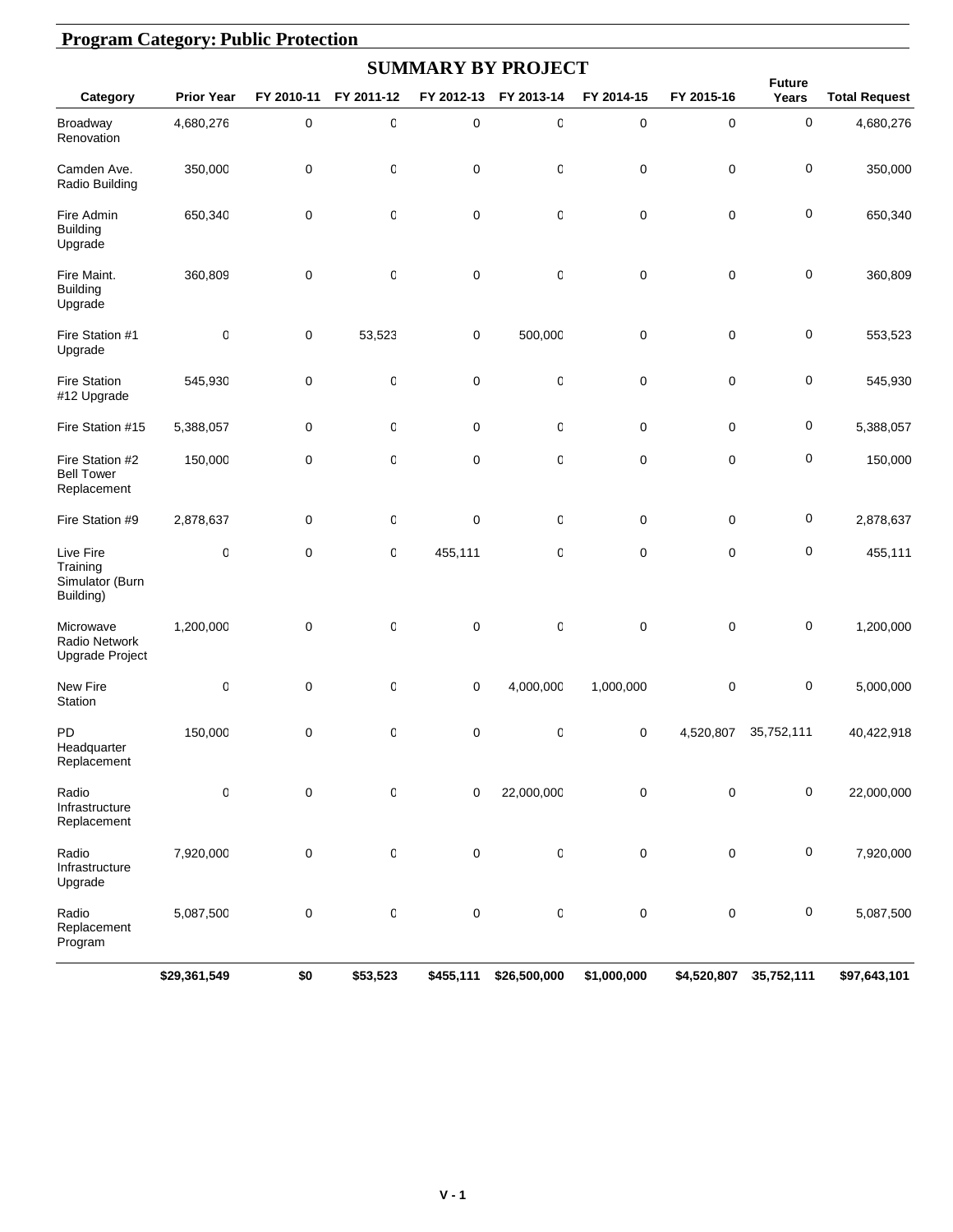#### **SUMMARY BY REVENUE SOURCE**

|                          |                   |            |            |            |              |             |             | <b>Future</b> |                    |
|--------------------------|-------------------|------------|------------|------------|--------------|-------------|-------------|---------------|--------------------|
| Category                 | <b>Prior Year</b> | FY 2010-11 | FY 2011-12 | FY 2012-13 | FY 2013-14   | FY 2014-15  | FY 2015-16  | Years         | <b>Total Funds</b> |
| Unidentified             | $\Omega$          | 0          | 53,523     | 455,111    | 4,500,000    | 1,000,000   | 4,520,807   | 35,752,111    | 46,281,552         |
| <b>Rev Unauthorized</b>  |                   | 0          | 0          |            |              |             |             |               | 0                  |
| <b>Rev Authorized</b>    |                   |            |            |            |              |             |             |               |                    |
| Pay-As-You-Go            | 385,000           |            |            |            |              |             |             | 0             | 385,000            |
| Other                    | 500.000           |            | 0          |            |              |             |             | 0             | 500,000            |
| Intergovernmental        | 0                 | 0          | 0          | 0          | 22,000,000   |             |             | 0             | 22,000,000         |
| <b>Installment Sales</b> | 15,836,549        | 0          | 0          |            |              |             |             | 0             | 15,836,549         |
| Impact Fees              |                   |            |            |            |              |             |             |               | $\Omega$           |
| <b>GOB Unauthorized</b>  |                   |            |            |            |              |             |             |               |                    |
| <b>GOB Authorized</b>    | 12.640.000        | 0          | 0          |            | 0            |             |             | 0             | 12,640,000         |
|                          | \$29,361,549      | \$0        | \$53.523   | \$455.111  | \$26,500,000 | \$1,000,000 | \$4,520,807 | \$35.752.111  | \$97,643,101       |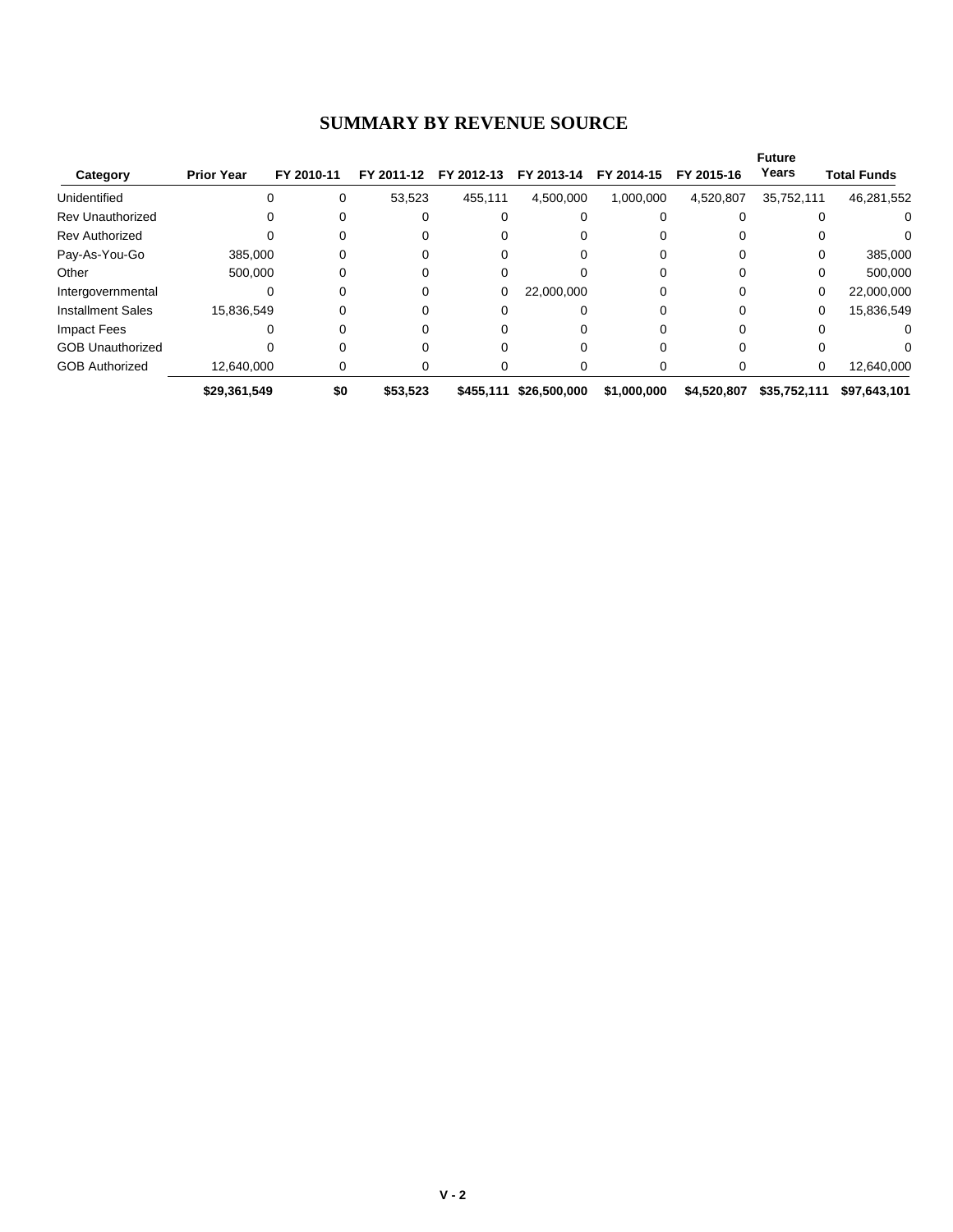| Service Area<br><b>Public Protection</b>           | Department<br><b>General Services</b>                                                                                               |                          |                                      | Division/Program:                           |         | District:<br>5     |                                   |                        |              |
|----------------------------------------------------|-------------------------------------------------------------------------------------------------------------------------------------|--------------------------|--------------------------------------|---------------------------------------------|---------|--------------------|-----------------------------------|------------------------|--------------|
| <b>Project Title</b><br><b>Broadway Renovation</b> |                                                                                                                                     |                          | <b>Pin Number</b><br>0821-08-99-6192 |                                             |         | <b>Master Plan</b> |                                   |                        |              |
| <b>Project Description</b>                         |                                                                                                                                     |                          |                                      |                                             |         |                    |                                   |                        |              |
|                                                    | The design and construction for the renovation of 213 Broadway, to be used<br>for storage and impoundment for the police department |                          |                                      |                                             |         |                    |                                   |                        |              |
|                                                    |                                                                                                                                     |                          |                                      |                                             |         |                    |                                   |                        |              |
| <b>PROJECT STATUS -</b>                            | <b>Total Expenditures</b>                                                                                                           | June 2010<br>\$4,612,984 |                                      | PROJECTED DATES:<br>Beginning<br>Completion |         | 07/04<br>07/13     | <b>TYPE REQUEST</b><br><b>New</b> |                        |              |
| <i><b>Appropriation</b></i>                        | <b>Prior Year</b>                                                                                                                   | 2010-11                  | 2011-12                              | 2012-13                                     | 2013-14 | 2014-15            | 2015-16                           | <b>Future</b><br>Years | <b>TOTAL</b> |
| Planning/Design                                    | \$373,125                                                                                                                           | \$0                      | \$0                                  | \$0                                         | \$0     | \$0                | \$0                               | \$0                    | \$373,125    |
| Land                                               | \$975,839                                                                                                                           | \$0                      | \$0                                  | \$0                                         | \$0     | \$0                | \$0                               | \$0                    | \$975,839    |
| Construction                                       | \$3,301,181                                                                                                                         | \$0                      | \$0                                  | \$0                                         | \$0     | \$0                | \$0                               | \$0                    | \$3,301,181  |
| Equip/Furnishings                                  | \$12,714                                                                                                                            | \$0                      | \$0                                  | \$0                                         | \$0     | \$0                | \$0                               | \$0                    | \$12,714     |
| Contingency                                        | \$17,417                                                                                                                            | \$0                      | \$0                                  | \$0                                         | \$0     | \$0                | \$0                               | \$0                    | \$17,417     |
| <b>Total</b>                                       | \$4,680,276                                                                                                                         | \$0                      | \$0                                  | \$0                                         | \$0     | \$0                | \$0                               | \$0                    | \$4,680,276  |
| Revenue                                            | <b>Prior Year</b>                                                                                                                   | 2010-11                  | 2011-12                              | 2012-13                                     | 2013-14 | 2014-15            | 2015-16                           | <b>Future</b><br>Years | <b>TOTAL</b> |
| Pay-As-You-Go                                      | \$0                                                                                                                                 | \$0                      | \$0                                  | \$0                                         | \$0     | \$0                | \$0                               | \$0                    | \$0          |
| <b>GOB Authorized</b>                              | \$2,273,000                                                                                                                         | \$0                      | \$0                                  | \$0                                         | \$0     | \$0                | \$0                               | \$0                    | \$2,273,000  |
| <b>GOB Unauthorized</b>                            | \$0                                                                                                                                 | \$0                      | \$0                                  | \$0                                         | \$0     | \$0                | \$0                               | \$0                    | \$0          |
| Rev Authorized                                     | \$0                                                                                                                                 | \$0                      | \$0                                  | \$0                                         | \$0     | \$0                | \$0                               | \$0                    | \$0          |
| <b>Rev Unauthorized</b>                            | \$0                                                                                                                                 | \$0                      | \$0                                  | \$0                                         | \$0     | \$0                | \$0                               | \$0                    | \$0          |
| <b>Installment Sales</b>                           | \$2,407,276                                                                                                                         | \$0                      | \$0                                  | \$0                                         | \$0     | \$0                | \$0                               | \$0                    | \$2,407,276  |
| <b>Impact Fees</b>                                 | \$0                                                                                                                                 | \$0                      | \$0                                  | \$0                                         | \$0     | \$0                | \$0                               | \$0                    | \$0          |
| Intergovernmental                                  | \$0                                                                                                                                 | \$0                      | \$0                                  | \$0                                         | \$0     | \$0                | \$0                               | \$0                    | \$0          |
| Other                                              | \$0                                                                                                                                 | \$0                      | \$0                                  | \$0                                         | \$0     | \$0                | \$0                               | \$0                    | \$0          |
| Unidentified                                       | \$0                                                                                                                                 | \$0                      | \$0                                  | \$0                                         | \$0     | \$0                | \$0                               | \$0                    | \$0          |
| <b>Total</b>                                       | \$4,680,276                                                                                                                         | \$0                      | \$0                                  | \$0                                         | \$0     | \$0                | \$0                               | \$0                    | \$4,680,276  |
| <b>Operating</b>                                   | <b>Prior Year</b>                                                                                                                   | 2010-11                  | 2011-12                              | 2012-13                                     | 2013-14 | 2014-15            | 2015-16                           | <b>Future</b><br>Years | <b>TOTAL</b> |
| Capital Outlay                                     | \$0                                                                                                                                 | \$0                      | \$0                                  | \$0                                         | \$0     | \$0                | \$0                               | \$0                    | \$0          |
| Maint/Operations                                   | \$0                                                                                                                                 | \$0                      | \$0                                  | \$0                                         | \$0     | \$0                | \$0                               | \$0                    | \$0          |
| Personnel                                          | \$0                                                                                                                                 | \$0                      | \$0                                  | \$0                                         | \$0     | \$0                | \$0                               | \$0                    | \$0          |
| <b>Total</b>                                       | \$0                                                                                                                                 | \$0                      | \$0                                  | \$0                                         | \$0     | \$0                | \$0                               | \$0                    | \$0          |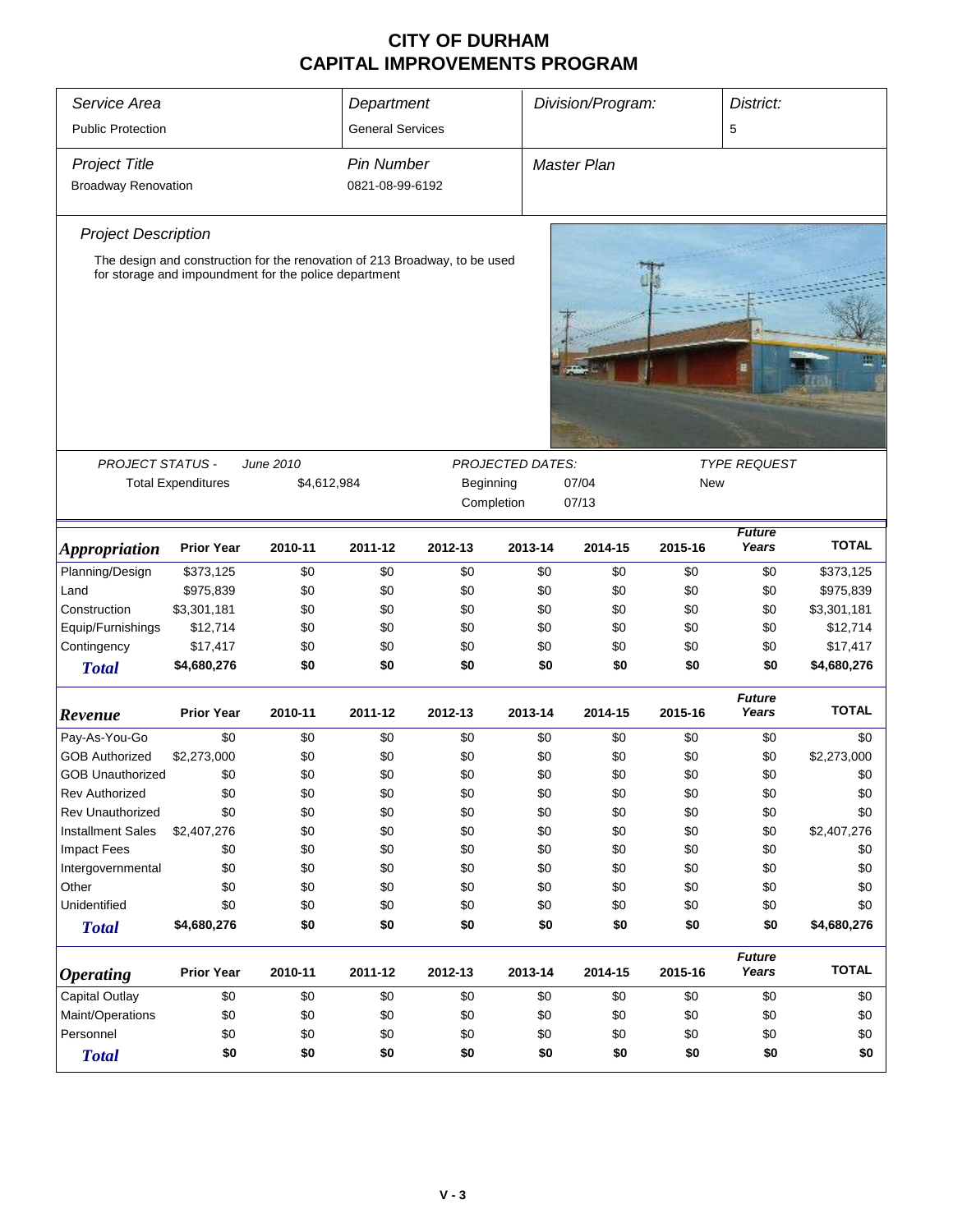| Service Area                           |                                                              |            | Department        |                                                                                |                  | Division/Program:  |            | District:              |              |
|----------------------------------------|--------------------------------------------------------------|------------|-------------------|--------------------------------------------------------------------------------|------------------|--------------------|------------|------------------------|--------------|
| <b>Public Protection</b>               |                                                              |            | Fleet             |                                                                                |                  |                    |            | 1                      |              |
| <b>Project Title</b>                   |                                                              |            | <b>Pin Number</b> |                                                                                |                  | <b>Master Plan</b> |            |                        |              |
| Camden Ave. Radio Building             |                                                              |            | 0832-15-74-1548   |                                                                                |                  |                    |            |                        |              |
|                                        |                                                              |            |                   |                                                                                |                  |                    |            |                        |              |
| <b>Project Description</b>             |                                                              |            |                   |                                                                                |                  |                    |            |                        |              |
|                                        | use and improve lightning protection and grounding of tower. |            |                   | Construct a masonry building to replace the two modular buildings currently in |                  |                    |            |                        |              |
|                                        |                                                              |            |                   |                                                                                |                  |                    |            |                        |              |
|                                        |                                                              |            |                   |                                                                                |                  |                    |            |                        |              |
|                                        |                                                              |            |                   |                                                                                |                  |                    |            |                        |              |
|                                        |                                                              |            |                   |                                                                                |                  |                    |            |                        |              |
|                                        |                                                              |            |                   |                                                                                |                  |                    |            |                        |              |
|                                        |                                                              |            |                   |                                                                                |                  |                    |            |                        |              |
|                                        |                                                              |            |                   |                                                                                |                  |                    |            |                        |              |
|                                        |                                                              |            |                   |                                                                                |                  |                    |            |                        |              |
| PROJECT STATUS -                       |                                                              | June 2010  |                   |                                                                                | PROJECTED DATES: |                    |            | <b>TYPE REQUEST</b>    |              |
|                                        | <b>Total Expenditures</b>                                    |            | \$0               | Beginning                                                                      |                  | 01/10              | <b>New</b> |                        |              |
|                                        |                                                              |            |                   |                                                                                | Completion       | 07/11              |            |                        |              |
|                                        |                                                              |            |                   |                                                                                |                  |                    |            | <b>Future</b>          |              |
| <i><b>Appropriation</b></i>            | <b>Prior Year</b>                                            | 2010-11    | 2011-12           | 2012-13                                                                        | 2013-14          | 2014-15            | 2015-16    | Years                  | <b>TOTAL</b> |
| Planning/Design                        | \$35,000                                                     | \$0        | \$0               | \$0                                                                            | \$0              | \$0                | \$0        | \$0                    | \$35,000     |
| Land                                   | \$0                                                          | \$0        | \$0               | \$0                                                                            | \$0              | \$0                | \$0        | \$0                    | \$0          |
| Construction                           | \$315,000                                                    | \$0        | \$0               | \$0                                                                            | \$0              | \$0                | \$0        | \$0                    | \$315,000    |
| Equip/Furnishings                      | \$0                                                          | \$0        | \$0               | \$0                                                                            | \$0              | \$0                | \$0        | \$0                    | \$0          |
| Contingency                            | \$0                                                          | \$0        | \$0               | \$0                                                                            | \$0              | \$0                | \$0        | \$0                    | \$0          |
| <b>Total</b>                           | \$350,000                                                    | \$0        | \$0               | \$0                                                                            | \$0              | \$0                | \$0        | \$0                    | \$350,000    |
|                                        | <b>Prior Year</b>                                            | 2010-11    | 2011-12           | 2012-13                                                                        | 2013-14          | 2014-15            | 2015-16    | <b>Future</b><br>Years | <b>TOTAL</b> |
| Revenue                                |                                                              |            |                   |                                                                                |                  |                    |            |                        |              |
| Pay-As-You-Go<br><b>GOB Authorized</b> | \$0<br>\$0                                                   | \$0<br>\$0 | \$0<br>\$0        | \$0<br>\$0                                                                     | \$0<br>\$0       | \$0<br>\$0         | \$0<br>\$0 | \$0<br>\$0             | \$0<br>\$0   |
| <b>GOB Unauthorized</b>                | \$0                                                          | \$0        | \$0               | \$0                                                                            | \$0              | \$0                | \$0        | \$0                    | \$0          |
| <b>Rev Authorized</b>                  | \$0                                                          | \$0        | \$0               | \$0                                                                            | \$0              | \$0                | \$0        | \$0                    | \$0          |
| Rev Unauthorized                       | \$0                                                          | \$0        | \$0               | \$0                                                                            | \$0              | \$0                | \$0        | \$0                    | \$0          |
| <b>Installment Sales</b>               | \$350,000                                                    | \$0        | \$0               | \$0                                                                            | \$0              | \$0                | \$0        | \$0                    | \$350,000    |
| Impact Fees                            | \$0                                                          | \$0        | \$0               | \$0                                                                            | \$0              | \$0                | \$0        | \$0                    | \$0          |
| Intergovernmental                      | \$0                                                          | \$0        | \$0               | \$0                                                                            | \$0              | \$0                | \$0        | \$0                    | \$0          |
| Other                                  | \$0                                                          | \$0        | \$0               | \$0                                                                            | \$0              | \$0                | \$0        | \$0                    | \$0          |
| Unidentified                           | \$0                                                          | \$0        | \$0               | \$0                                                                            | \$0              | \$0                | \$0        | \$0                    | \$0          |
|                                        | \$350,000                                                    | \$0        | \$0               | \$0                                                                            | \$0              | \$0                | \$0        | \$0                    | \$350,000    |
| <b>Total</b>                           |                                                              |            |                   |                                                                                |                  |                    |            |                        |              |
| <b>Operating</b>                       | <b>Prior Year</b>                                            | 2010-11    | 2011-12           | 2012-13                                                                        | 2013-14          | 2014-15            | 2015-16    | <b>Future</b><br>Years | <b>TOTAL</b> |
| Capital Outlay                         | \$0                                                          | \$0        | \$0               | \$0                                                                            | \$0              | \$0                | \$0        | \$0                    | \$0          |
| Maint/Operations                       | \$0                                                          | \$0        | \$0               | \$0                                                                            | \$0              | \$0                | \$0        | \$0                    | \$0          |
| Personnel                              | \$0                                                          | \$0        | \$0               | \$0                                                                            | \$0              | \$0                | \$0        | \$0                    | \$0          |
| <b>Total</b>                           | \$0                                                          | \$0        | \$0               | \$0                                                                            | \$0              | \$0                | \$0        | \$0                    | \$0          |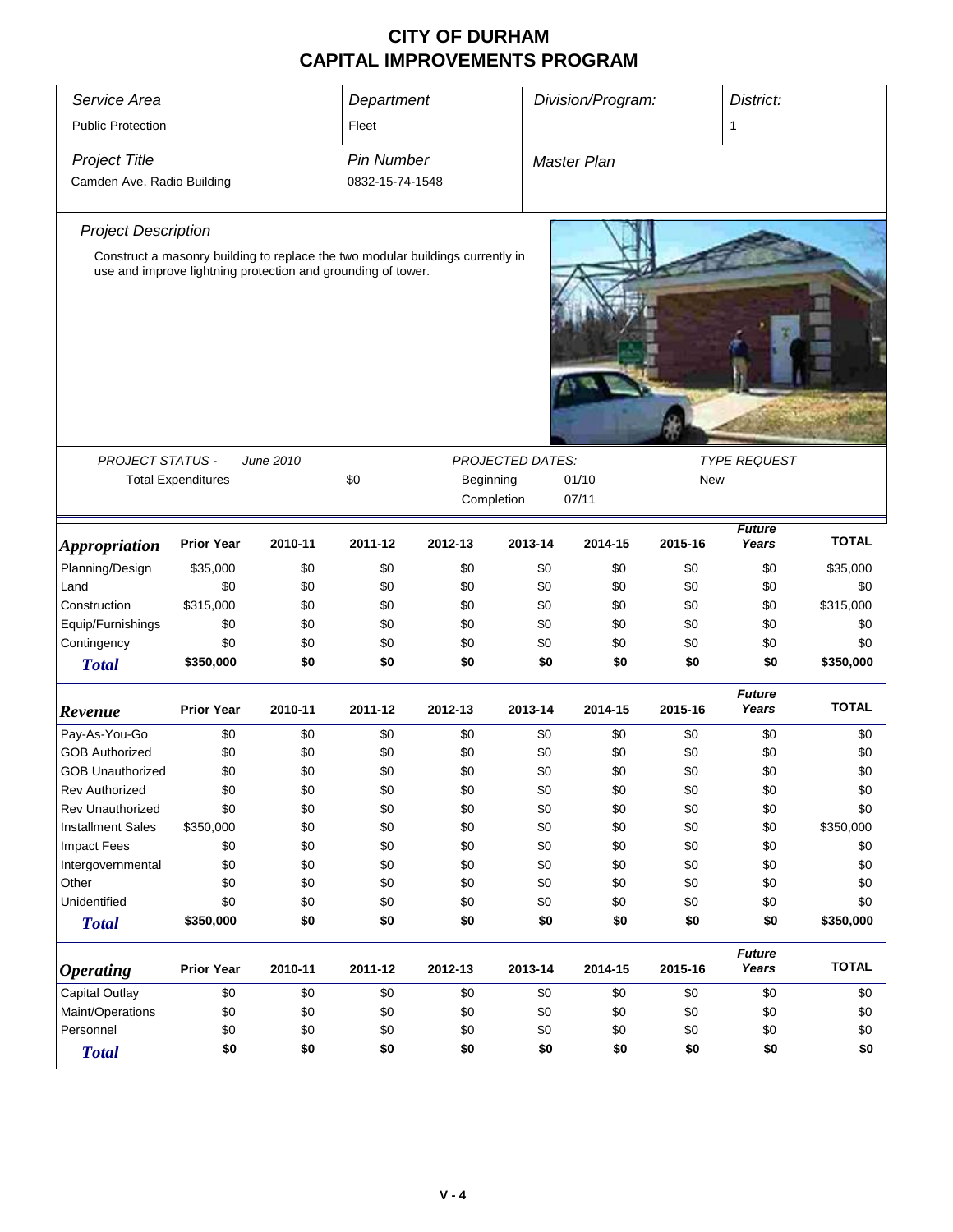| Service Area<br><b>Public Protection</b>                        |                           |                        | Department                           |            |                  | Division/Program:  |            | District:              |                       |  |
|-----------------------------------------------------------------|---------------------------|------------------------|--------------------------------------|------------|------------------|--------------------|------------|------------------------|-----------------------|--|
|                                                                 |                           |                        | <b>General Services</b>              |            |                  |                    |            | 1                      |                       |  |
| <b>Project Title</b><br>Fire Admin Building Upgrade             |                           |                        | <b>Pin Number</b><br>0842-01-19-3110 |            |                  | <b>Master Plan</b> |            |                        |                       |  |
| <b>Project Description</b>                                      |                           |                        |                                      |            |                  |                    |            |                        |                       |  |
| Upgrades conditions at the current fire administration building |                           |                        |                                      |            |                  |                    |            |                        |                       |  |
|                                                                 |                           |                        |                                      |            |                  |                    |            |                        |                       |  |
| PROJECT STATUS -                                                | <b>Total Expenditures</b> | June 2010<br>\$646,967 |                                      | Beginning  | PROJECTED DATES: | 07/07              | New        | <b>TYPE REQUEST</b>    |                       |  |
|                                                                 |                           |                        |                                      |            | Completion       | 07/11              |            |                        |                       |  |
|                                                                 |                           |                        |                                      |            |                  |                    |            |                        |                       |  |
| <b>Appropriation</b>                                            | <b>Prior Year</b>         | 2010-11                | 2011-12                              | 2012-13    | 2013-14          | 2014-15            | 2015-16    | <b>Future</b><br>Years | <b>TOTAL</b>          |  |
| Planning/Design                                                 | \$79,231                  | \$0                    | \$0                                  | \$0        | \$0              | \$0                | \$0        | \$0                    | \$79,231              |  |
| Land                                                            | \$0                       | \$0                    | \$0                                  | \$0        | \$0              | \$0                | \$0        | \$0                    | \$0                   |  |
| Construction                                                    | \$499,750                 | \$0                    | \$0                                  | \$0        | \$0              | \$0                | \$0        | \$0                    | \$499,750             |  |
| Equip/Furnishings                                               | \$0                       | \$0                    | \$0                                  | \$0        | \$0              | \$0                | \$0        | \$0                    | \$0                   |  |
| Contingency                                                     | \$71,359<br>\$650,340     | \$0<br>\$0             | \$0<br>\$0                           | \$0<br>\$0 | \$0<br>\$0       | \$0<br>\$0         | \$0<br>\$0 | \$0<br>\$0             | \$71,359<br>\$650,340 |  |
| <b>Total</b>                                                    |                           |                        |                                      |            |                  |                    |            |                        |                       |  |
| Revenue                                                         | <b>Prior Year</b>         | 2010-11                | 2011-12                              | 2012-13    | 2013-14          | 2014-15            | 2015-16    | <b>Future</b><br>Years | <b>TOTAL</b>          |  |
| Pay-As-You-Go                                                   | \$0                       | \$0                    | \$0                                  | \$0        | \$0              | \$0                | \$0        | \$0                    | \$0                   |  |
| <b>GOB Authorized</b>                                           | \$462,000                 | \$0                    | \$0                                  | \$0        | \$0              | \$0                | \$0        | \$0                    | \$462,000             |  |
| <b>GOB Unauthorized</b>                                         | \$0                       | \$0                    | \$0                                  | \$0        | \$0              | \$0                | \$0        | \$0                    | \$0                   |  |
| <b>Rev Authorized</b>                                           | \$0                       | \$0                    | \$0                                  | \$0        | \$0              | \$0                | \$0        | \$0                    | \$0                   |  |
| <b>Rev Unauthorized</b>                                         | \$0                       | \$0                    | \$0                                  | \$0        | \$0              | \$0                | \$0        | \$0                    | \$0                   |  |
| <b>Installment Sales</b>                                        | \$188,340                 | \$0                    | \$0                                  | \$0        | \$0              | \$0                | \$0        | \$0                    | \$188,340             |  |
| <b>Impact Fees</b>                                              | \$0                       | \$0                    | \$0                                  | \$0        | \$0              | \$0                | \$0        | \$0                    | \$0                   |  |
| Intergovernmental                                               | \$0                       | \$0                    | \$0                                  | \$0        | \$0              | \$0                | \$0        | \$0                    | \$0                   |  |
| Unidentified                                                    | \$0                       | \$0                    | \$0                                  | \$0        | \$0              | \$0                | \$0        | \$0                    | \$0                   |  |
| <b>Total</b>                                                    | \$650,340                 | \$0                    | \$0                                  | \$0        | \$0              | \$0                | \$0        | \$0                    | \$650,340             |  |
| <b>Operating</b>                                                | <b>Prior Year</b>         | 2010-11                | 2011-12                              | 2012-13    | 2013-14          | 2014-15            | 2015-16    | <b>Future</b><br>Years | <b>TOTAL</b>          |  |
| Capital Outlay                                                  | \$0                       | \$0                    | \$0                                  | \$0        | \$0              | \$0                | \$0        | \$0                    | \$0                   |  |
| Maint/Operations                                                | \$0                       | \$0                    | \$0                                  | \$0        | \$0              | \$0                | \$0        | \$0                    | \$0                   |  |
| Personnel                                                       | \$0                       | \$0                    | \$0                                  | \$0        | \$0              | \$0                | \$0        | \$0                    | \$0                   |  |
| <b>Total</b>                                                    | \$0                       | \$0                    | \$0                                  | \$0        | \$0              | \$0                | \$0        | \$0                    | \$0                   |  |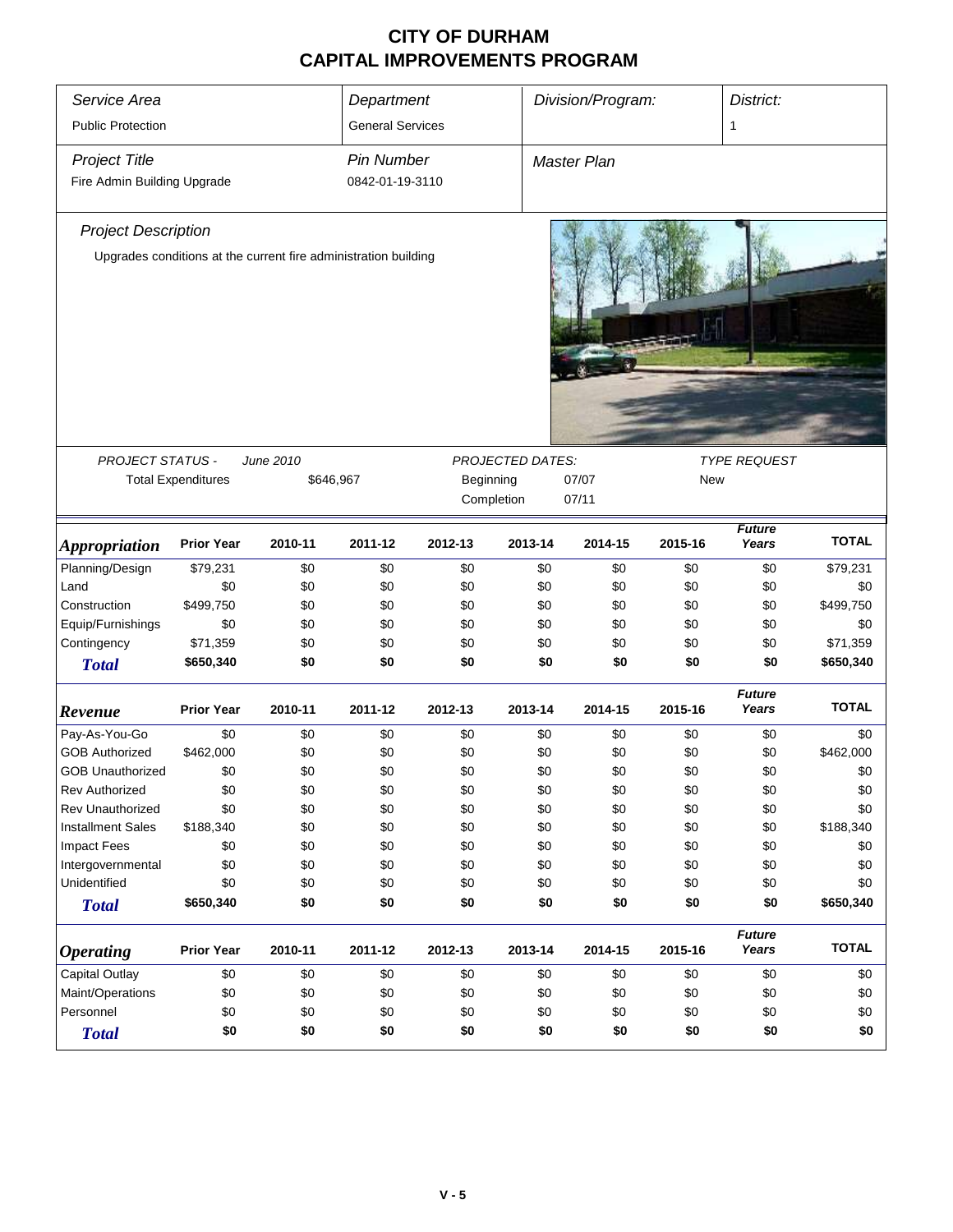| Service Area<br><b>Public Protection</b>             |                           |                                                       | Department<br><b>General Services</b> |           |                         | Division/Program:            |         | District:<br>1         |              |  |
|------------------------------------------------------|---------------------------|-------------------------------------------------------|---------------------------------------|-----------|-------------------------|------------------------------|---------|------------------------|--------------|--|
| <b>Project Title</b><br>Fire Maint. Building Upgrade |                           |                                                       | <b>Pin Number</b><br>0842-01-19-3110  |           |                         | <b>Master Plan</b>           |         |                        |              |  |
| <b>Project Description</b>                           |                           |                                                       |                                       |           |                         |                              |         |                        |              |  |
|                                                      |                           | Upgrades conditions at the fire maintenance facility. |                                       |           |                         |                              |         |                        |              |  |
|                                                      |                           |                                                       |                                       |           |                         |                              |         |                        |              |  |
|                                                      |                           |                                                       |                                       |           |                         |                              |         |                        |              |  |
| <b>PROJECT STATUS -</b>                              |                           | June 2010                                             |                                       |           | <b>PROJECTED DATES:</b> |                              |         | <b>TYPE REQUEST</b>    |              |  |
|                                                      | <b>Total Expenditures</b> | \$291,236                                             |                                       | Beginning | Completion              | 07/06<br><b>New</b><br>07/11 |         |                        |              |  |
|                                                      |                           |                                                       |                                       |           |                         |                              |         |                        |              |  |
| <i><b>Appropriation</b></i>                          | <b>Prior Year</b>         | 2010-11                                               | 2011-12                               | 2012-13   | 2013-14                 | 2014-15                      | 2015-16 | <b>Future</b><br>Years | <b>TOTAL</b> |  |
| Planning/Design                                      | \$43,330                  | \$0                                                   | \$0                                   | \$0       | \$0                     | \$0                          | \$0     | \$0                    | \$43,330     |  |
| Land                                                 | \$0                       | \$0                                                   | \$0                                   | \$0       | \$0                     | \$0                          | \$0     | \$0                    | \$0          |  |
| Construction                                         | \$276,485                 | \$0                                                   | \$0                                   | \$0       | \$0                     | \$0                          | \$0     | \$0                    | \$276,485    |  |
| Equip/Furnishings                                    | \$0                       | \$0                                                   | \$0                                   | \$0       | \$0                     | \$0                          | \$0     | \$0                    | \$0          |  |
| Contingency                                          | \$40,994                  | \$0                                                   | \$0                                   | \$0       | \$0                     | \$0                          | \$0     | \$0                    | \$40,994     |  |
| <b>Total</b>                                         | \$360,809                 | \$0                                                   | \$0                                   | \$0       | \$0                     | \$0                          | \$0     | \$0                    | \$360,809    |  |
| Revenue                                              | <b>Prior Year</b>         | 2010-11                                               | 2011-12                               | 2012-13   | 2013-14                 | 2014-15                      | 2015-16 | <b>Future</b><br>Years | <b>TOTAL</b> |  |
| Pay-As-You-Go                                        | \$0                       | \$0                                                   | \$0                                   | \$0       | \$0                     | \$0                          | \$0     | \$0                    | \$0          |  |
| <b>GOB Authorized</b>                                | \$238,000                 | \$0                                                   | \$0                                   | \$0       | \$0                     | \$0                          | \$0     | \$0                    | \$238,000    |  |
| <b>GOB Unauthorized</b>                              | \$0                       | \$0                                                   | \$0                                   | \$0       | \$0                     | \$0                          | \$0     | \$0                    | \$0          |  |
| Rev Authorized                                       | \$0                       | \$0                                                   | \$0                                   | \$0       | \$0                     | \$0                          | \$0     | \$0                    | \$0          |  |
| Rev Unauthorized                                     | \$0                       | \$0                                                   | \$0                                   | \$0       | \$0                     | \$0                          | \$0     | \$0                    | \$0          |  |
| <b>Installment Sales</b>                             | \$122,809                 | \$0                                                   | \$0                                   | \$0       | \$0                     | \$0                          | \$0     | \$0                    | \$122,809    |  |
| <b>Impact Fees</b>                                   | \$0                       | \$0                                                   | \$0                                   | \$0       | \$0                     | \$0                          | \$0     | \$0                    | \$0          |  |
| Intergovernmental                                    | \$0                       | \$0                                                   | \$0                                   | \$0       | \$0                     | \$0                          | \$0     | \$0                    | \$0          |  |
| Unidentified                                         | \$0                       | \$0                                                   | \$0                                   | \$0       | \$0                     | \$0                          | \$0     | \$0                    | \$0          |  |
| <b>Total</b>                                         | \$360,809                 | \$0                                                   | \$0                                   | \$0       | \$0                     | \$0                          | \$0     | \$0                    | \$360,809    |  |
| <b>Operating</b>                                     | <b>Prior Year</b>         | 2010-11                                               | 2011-12                               | 2012-13   | 2013-14                 | 2014-15                      | 2015-16 | <b>Future</b><br>Years | <b>TOTAL</b> |  |
| <b>Capital Outlay</b>                                | \$0                       | \$0                                                   | \$0                                   | \$0       | \$0                     | \$0                          | \$0     | \$0                    | \$0          |  |
| Maint/Operations                                     | \$0                       | \$0                                                   | \$0                                   | \$0       | \$0                     | \$0                          | \$0     | \$0                    | \$0          |  |
| Personnel                                            | \$0                       | \$0                                                   | \$0                                   | \$0       | \$0                     | \$0                          | \$0     | \$0                    | \$0          |  |
| <b>Total</b>                                         | \$0                       | \$0                                                   | \$0                                   | \$0       | \$0                     | \$0                          | \$0     | \$0                    | \$0          |  |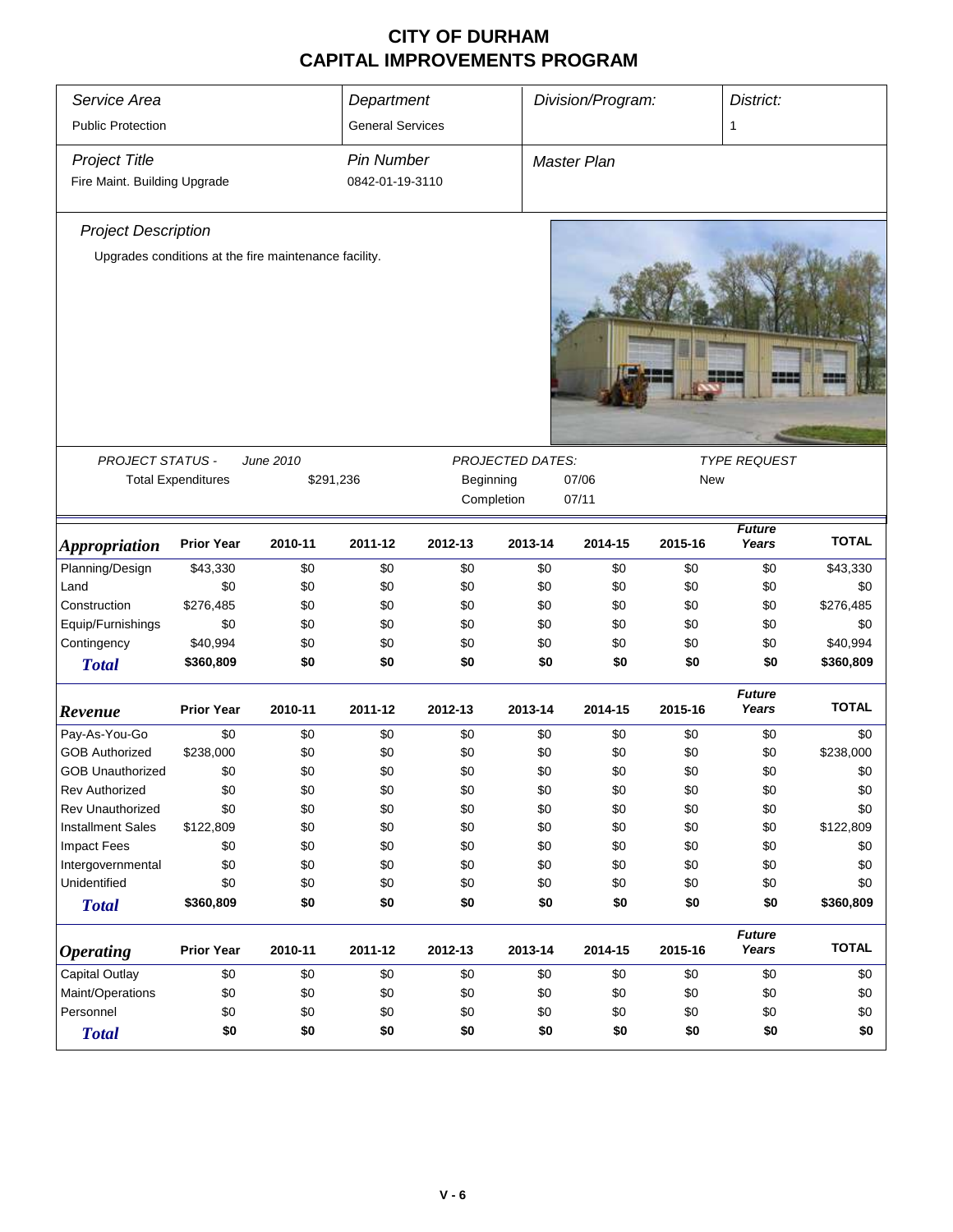| Service Area               |                                                                                                                 |           | Department              |           |                         | Division/Program:                    |         | District:              |              |  |
|----------------------------|-----------------------------------------------------------------------------------------------------------------|-----------|-------------------------|-----------|-------------------------|--------------------------------------|---------|------------------------|--------------|--|
| <b>Public Protection</b>   |                                                                                                                 |           | <b>General Services</b> |           |                         |                                      |         | 5                      |              |  |
| <b>Project Title</b>       |                                                                                                                 |           | <b>Pin Number</b>       |           |                         | <b>Master Plan</b>                   |         |                        |              |  |
| Fire Station #1 Upgrade    |                                                                                                                 |           | 0831-05-07-2677         |           |                         | <b>Facility Condition Assessment</b> |         |                        |              |  |
| <b>Project Description</b> |                                                                                                                 |           |                         |           |                         |                                      |         |                        |              |  |
|                            | This project upgrades conditions at Fire Station #1. This 18,000 square foot                                    |           |                         |           |                         |                                      |         |                        |              |  |
|                            | facility was built in 1964. Project repairs include the HVAC system, plumbing<br>system, and interior finishes. |           |                         |           |                         |                                      |         |                        |              |  |
|                            |                                                                                                                 |           |                         |           |                         |                                      |         |                        |              |  |
| <b>PROJECT STATUS -</b>    |                                                                                                                 | June 2010 |                         |           | <b>PROJECTED DATES:</b> |                                      |         | <b>TYPE REQUEST</b>    |              |  |
|                            | <b>Total Expenditures</b>                                                                                       |           | \$0                     | Beginning | <b>New</b>              |                                      |         |                        |              |  |
|                            |                                                                                                                 |           |                         |           | Completion              | 10/14                                |         |                        |              |  |
|                            |                                                                                                                 |           |                         |           |                         |                                      |         |                        |              |  |
| <b>Appropriation</b>       | <b>Prior Year</b>                                                                                               | 2010-11   | 2011-12                 | 2012-13   | 2013-14                 | 2014-15                              | 2015-16 | <b>Future</b><br>Years | <b>TOTAL</b> |  |
| Planning/Design            | \$0                                                                                                             | \$0       | \$13,355                | \$0       | \$100,000               | \$0                                  | \$0     | \$0                    | \$113,355    |  |
| Land                       | \$0                                                                                                             | \$0       | \$0                     | \$0       | \$0                     | \$0                                  | \$0     | \$0                    | \$0          |  |
| Construction               | \$0                                                                                                             | \$0       | \$36,516                | \$0       | \$400,000               | \$0                                  | \$0     | \$0                    | \$436,516    |  |
| Equip/Furnishings          | \$0                                                                                                             | \$0       | \$0                     | \$0       | \$0                     | \$0                                  | \$0     | \$0                    | \$0          |  |
| Contingency                | \$0                                                                                                             | \$0       | \$3,652                 | \$0       | \$0                     | \$0                                  | \$0     | \$0                    | \$3,652      |  |
| <b>Total</b>               | \$0                                                                                                             | \$0       | \$53,523                | \$0       | \$500,000               | \$0                                  | \$0     | \$0                    | \$553,523    |  |
| Revenue                    | <b>Prior Year</b>                                                                                               | 2010-11   | 2011-12                 | 2012-13   | 2013-14                 | 2014-15                              | 2015-16 | <b>Future</b><br>Years | <b>TOTAL</b> |  |
| Pay-As-You-Go              | \$0                                                                                                             | \$0       | \$0                     | \$0       | \$0                     | \$0                                  | \$0     | \$0                    | \$0          |  |
| <b>GOB Authorized</b>      | \$0                                                                                                             | \$0       | \$0                     | \$0       | \$0                     | \$0                                  | \$0     | \$0                    | \$0          |  |
| <b>GOB Unauthorized</b>    | \$0                                                                                                             | \$0       | \$0                     | \$0       | \$0                     | \$0                                  | \$0     | \$0                    | \$0          |  |
| <b>Rev Authorized</b>      | \$0                                                                                                             | \$0       | \$0                     | \$0       | \$0                     | \$0                                  | \$0     | \$0                    | \$0          |  |
| <b>Rev Unauthorized</b>    | \$0                                                                                                             | \$0       | \$0                     | \$0       | \$0                     | \$0                                  | \$0     | \$0                    | \$0          |  |
| <b>Installment Sales</b>   | \$0                                                                                                             | \$0       | \$0                     | \$0       | \$0                     | \$0                                  | \$0     | \$0                    | \$0          |  |
| <b>Impact Fees</b>         | \$0                                                                                                             | \$0       | \$0                     | \$0       | \$0                     | \$0                                  | \$0     | \$0                    | \$0          |  |
| Intergovernmental          | \$0                                                                                                             | \$0       | \$0                     | \$0       | \$0                     | \$0                                  | \$0     | \$0                    | \$0          |  |
| Other                      | \$0                                                                                                             | \$0       | \$0                     | \$0       | \$0                     | \$0                                  | \$0     | \$0                    | \$0          |  |
| Unidentified               | \$0                                                                                                             | \$0       | \$53,523                | \$0       | \$500,000               | \$0                                  | \$0     | \$0                    | \$553,523    |  |
| <b>Total</b>               | \$0                                                                                                             | \$0       | \$53,523                | \$0       | \$500,000               | \$0                                  | \$0     | \$0                    | \$553,523    |  |
| <b>Operating</b>           | <b>Prior Year</b>                                                                                               | 2010-11   | 2011-12                 | 2012-13   | 2013-14                 | 2014-15                              | 2015-16 | <b>Future</b><br>Years | <b>TOTAL</b> |  |
| Capital Outlay             | \$0                                                                                                             | \$0       | \$0                     | \$0       | \$0                     | \$0                                  | \$0     | \$0                    | \$0          |  |
| Maint/Operations           | \$0                                                                                                             | \$0       | \$0                     | \$0       | \$0                     | \$0                                  | \$0     | \$0                    | \$0          |  |
| Personnel                  | \$0                                                                                                             | \$0       | \$0                     | \$0       | \$0                     | \$0                                  | \$0     | \$0                    | \$0          |  |
| <b>Total</b>               | \$0                                                                                                             | \$0       | \$0                     | \$0       | \$0                     | \$0                                  | \$0     | \$0                    | \$0          |  |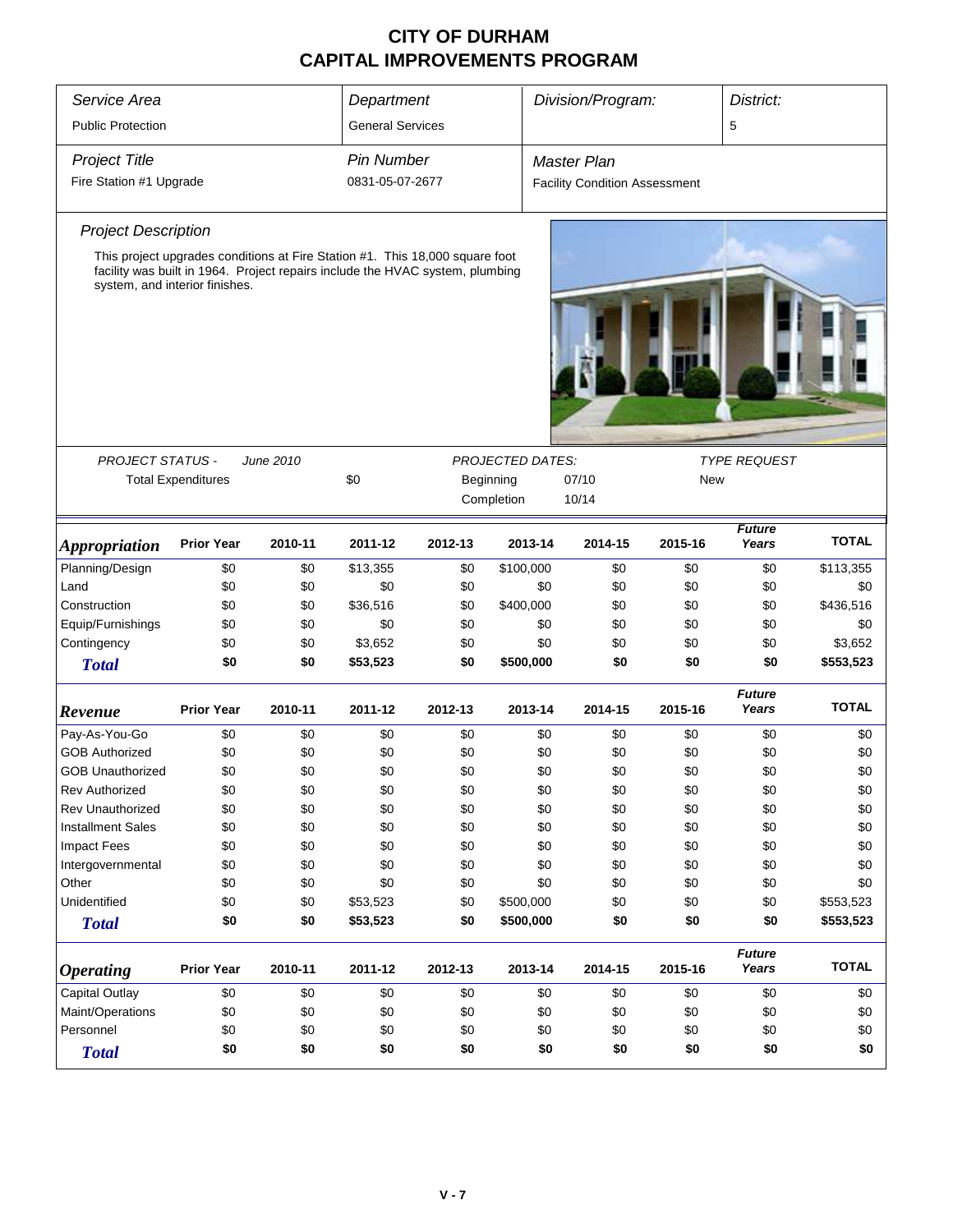| Service Area                |                                                     |                                                                                                                                                               | Department              |         |                  | Division/Program:                    |         | District:              |              |
|-----------------------------|-----------------------------------------------------|---------------------------------------------------------------------------------------------------------------------------------------------------------------|-------------------------|---------|------------------|--------------------------------------|---------|------------------------|--------------|
| <b>Public Protection</b>    |                                                     |                                                                                                                                                               | <b>General Services</b> |         |                  |                                      |         | 3                      |              |
| <b>Project Title</b>        |                                                     |                                                                                                                                                               | <b>Pin Number</b>       |         |                  | <b>Master Plan</b>                   |         |                        |              |
| Fire Station #12 Upgrade    |                                                     |                                                                                                                                                               | 0738-01-08-3068         |         |                  | <b>Facility Condition Assessment</b> |         |                        |              |
|                             |                                                     |                                                                                                                                                               |                         |         |                  |                                      |         |                        |              |
| <b>Project Description</b>  |                                                     |                                                                                                                                                               |                         |         |                  |                                      |         |                        |              |
| and interior finishes.      |                                                     | This project upgrades conditions at Fire Station #12. This 5,328 square foot<br>facility was built in 1989. Project repairs include the HVAC system, roofing, |                         |         |                  |                                      |         |                        |              |
|                             |                                                     |                                                                                                                                                               |                         |         |                  |                                      |         |                        |              |
| PROJECT STATUS -            |                                                     | June 2010                                                                                                                                                     |                         |         | PROJECTED DATES: |                                      |         | <b>TYPE REQUEST</b>    |              |
|                             | <b>Total Expenditures</b><br>\$536,633<br>Beginning |                                                                                                                                                               |                         |         |                  | 07/07                                |         | Continuation           |              |
|                             |                                                     |                                                                                                                                                               |                         |         | Completion       | 07/10                                |         |                        |              |
| <i><b>Appropriation</b></i> | <b>Prior Year</b>                                   | 2010-11                                                                                                                                                       | 2011-12                 | 2012-13 | 2013-14          | 2014-15                              | 2015-16 | <b>Future</b><br>Years | <b>TOTAL</b> |
| Planning/Design             | \$66,802                                            | \$0                                                                                                                                                           | \$0                     | \$0     | \$0              | \$0                                  | \$0     | \$0                    | \$66,802     |
| Land                        | \$0                                                 | \$0                                                                                                                                                           | \$0                     | \$0     | \$0              | \$0                                  | \$0     | \$0                    | \$0          |
| Construction                | \$435,266                                           | \$0                                                                                                                                                           | \$0                     | \$0     | \$0              | \$0                                  | \$0     | \$0                    | \$435,266    |
| Equip/Furnishings           | \$0                                                 | \$0                                                                                                                                                           | \$0                     | \$0     | \$0              | \$0                                  | \$0     | \$0                    | \$0          |
| Contingency                 | \$43,862                                            | \$0                                                                                                                                                           | \$0                     | \$0     | \$0              | \$0                                  | \$0     | \$0                    | \$43,862     |
| <b>Total</b>                | \$545,930                                           | \$0                                                                                                                                                           | \$0                     | \$0     | \$0              | \$0                                  | \$0     | \$0                    | \$545,930    |
| Revenue                     | <b>Prior Year</b>                                   | 2010-11                                                                                                                                                       | 2011-12                 | 2012-13 | 2013-14          | 2014-15                              | 2015-16 | <b>Future</b><br>Years | <b>TOTAL</b> |
| Pay-As-You-Go               | \$0                                                 | \$0                                                                                                                                                           | \$0                     | \$0     | \$0              | \$0                                  | \$0     | \$0                    | \$0          |
| <b>GOB Authorized</b>       | \$172,000                                           | \$0                                                                                                                                                           | \$0                     | \$0     | \$0              | \$0                                  | \$0     | \$0                    | \$172,000    |
| <b>GOB Unauthorized</b>     | \$0                                                 | \$0                                                                                                                                                           | \$0                     | \$0     | \$0              | \$0                                  | \$0     | \$0                    | \$0          |
| <b>Rev Authorized</b>       | \$0                                                 | \$0                                                                                                                                                           | \$0                     | \$0     | \$0              | \$0                                  | \$0     | \$0                    | \$0          |
| Rev Unauthorized            | \$0                                                 | \$0                                                                                                                                                           | \$0                     | \$0     | \$0              | \$0                                  | \$0     | \$0                    | \$0          |
| <b>Installment Sales</b>    | \$373,930                                           | \$0                                                                                                                                                           | \$0                     | \$0     | \$0              | \$0                                  | \$0     | \$0                    | \$373,930    |
| <b>Impact Fees</b>          | \$0                                                 | \$0                                                                                                                                                           | \$0                     | \$0     | \$0              | \$0                                  | \$0     | \$0                    | \$0          |
| Intergovernmental           | \$0                                                 | \$0                                                                                                                                                           | \$0                     | \$0     | \$0              | \$0                                  | \$0     | \$0                    | \$0          |
| Other                       | \$0                                                 | \$0                                                                                                                                                           | \$0                     | \$0     | \$0              | \$0                                  | \$0     | \$0                    | \$0          |
| Unidentified                | \$0                                                 | \$0                                                                                                                                                           | \$0                     | \$0     | \$0              | \$0                                  | \$0     | \$0                    | \$0          |
| <b>Total</b>                | \$545,930                                           | \$0                                                                                                                                                           | \$0                     | \$0     | \$0              | \$0                                  | \$0     | \$0                    | \$545,930    |
| <i><b>Operating</b></i>     | <b>Prior Year</b>                                   | 2010-11                                                                                                                                                       | 2011-12                 | 2012-13 | 2013-14          | 2014-15                              | 2015-16 | <b>Future</b><br>Years | <b>TOTAL</b> |
| Capital Outlay              | \$0                                                 | \$0                                                                                                                                                           | \$0                     | \$0     | \$0              | \$0                                  | \$0     | \$0                    | \$0          |
| Maint/Operations            | \$0                                                 | \$0                                                                                                                                                           | \$0                     | \$0     | \$0              | \$0                                  | \$0     | \$0                    | \$0          |
| Personnel                   | \$0                                                 | \$0                                                                                                                                                           | \$0                     | \$0     | \$0              | \$0                                  | \$0     | \$0                    | \$0          |
| <b>Total</b>                | \$0                                                 | \$0                                                                                                                                                           | \$0                     | \$0     | \$0              | \$0                                  | \$0     | \$0                    | \$0          |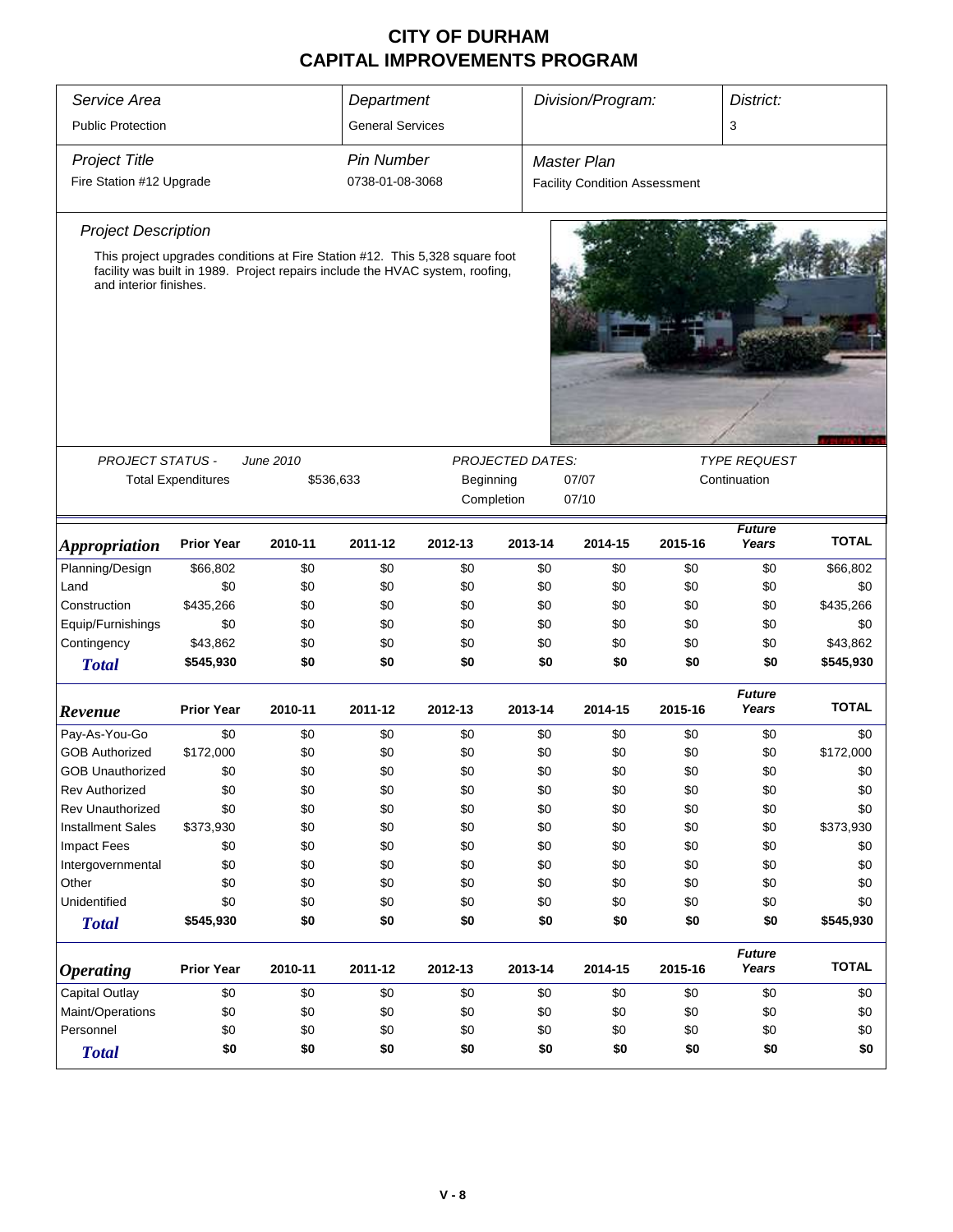| Service Area                |                                                                                                                                             |             |                         | Department                                                                                                                                                                                                                                           |         | Division/Program:   |         | District:              |              |
|-----------------------------|---------------------------------------------------------------------------------------------------------------------------------------------|-------------|-------------------------|------------------------------------------------------------------------------------------------------------------------------------------------------------------------------------------------------------------------------------------------------|---------|---------------------|---------|------------------------|--------------|
| <b>Public Protection</b>    |                                                                                                                                             |             | <b>General Services</b> |                                                                                                                                                                                                                                                      |         |                     |         | 2                      |              |
| <b>Project Title</b>        |                                                                                                                                             |             | <b>Pin Number</b>       |                                                                                                                                                                                                                                                      |         | <b>Master Plan</b>  |         |                        |              |
| Fire Station #15            |                                                                                                                                             |             | 0835-02-87-1029         |                                                                                                                                                                                                                                                      |         |                     |         |                        |              |
| <b>Project Description</b>  |                                                                                                                                             |             |                         |                                                                                                                                                                                                                                                      |         |                     |         |                        |              |
| company.                    |                                                                                                                                             |             |                         | This fire station will serve the far northern area of the City. The fire station will<br>be a three-bay, 6500 square foot station with separate accommodations for<br>firefighters. The project proposes new positions to staff an Engine and Ladder |         |                     |         |                        |              |
|                             |                                                                                                                                             |             |                         |                                                                                                                                                                                                                                                      |         |                     |         |                        |              |
| <b>PROJECT STATUS -</b>     | June 2010<br><b>PROJECTED DATES:</b><br><b>Total Expenditures</b><br>Beginning<br>07/06<br><b>New</b><br>\$3,746,426<br>07/10<br>Completion |             |                         |                                                                                                                                                                                                                                                      |         | <b>TYPE REQUEST</b> |         |                        |              |
| <i><b>Appropriation</b></i> | <b>Prior Year</b>                                                                                                                           | 2010-11     | 2011-12                 | 2012-13                                                                                                                                                                                                                                              | 2013-14 | 2014-15             | 2015-16 | <b>Future</b><br>Years | <b>TOTAL</b> |
| Planning/Design             | \$407,998                                                                                                                                   | \$0         | \$0                     | \$0                                                                                                                                                                                                                                                  | \$0     | \$0                 | \$0     | \$0                    | \$407,998    |
| Land                        | \$0                                                                                                                                         | \$0         | \$0                     | \$0                                                                                                                                                                                                                                                  | \$0     | \$0                 | \$0     | \$0                    | \$0          |
| Construction                | \$3,507,327                                                                                                                                 | \$0         | \$0                     | \$0                                                                                                                                                                                                                                                  | \$0     | \$0                 | \$0     | \$0                    | \$3,507,327  |
| Equip/Furnishings           | \$1,170,000                                                                                                                                 | \$0         | \$0                     | \$0                                                                                                                                                                                                                                                  | \$0     | \$0                 | \$0     | \$0                    | \$1,170,000  |
| Contingency                 | \$302,732                                                                                                                                   | \$0         | \$0                     | \$0                                                                                                                                                                                                                                                  | \$0     | \$0                 | \$0     | \$0                    | \$302,732    |
| <b>Total</b>                | \$5,388,057                                                                                                                                 | \$0         | \$0                     | \$0                                                                                                                                                                                                                                                  | \$0     | \$0                 | \$0     | \$0                    | \$5,388,057  |
| Revenue                     | <b>Prior Year</b>                                                                                                                           | 2010-11     | 2011-12                 | 2012-13                                                                                                                                                                                                                                              | 2013-14 | 2014-15             | 2015-16 | <b>Future</b><br>Years | <b>TOTAL</b> |
| Pay-As-You-Go               | \$85,000                                                                                                                                    | \$0         | \$0                     | \$0                                                                                                                                                                                                                                                  | \$0     | \$0                 | \$0     | \$0                    | \$85,000     |
| <b>GOB Authorized</b>       | \$0                                                                                                                                         | \$0         | \$0                     | \$0                                                                                                                                                                                                                                                  | \$0     | \$0                 | \$0     | \$0                    | \$0          |
| <b>GOB Unauthorized</b>     | \$0                                                                                                                                         | \$0         | \$0                     | \$0                                                                                                                                                                                                                                                  | \$0     | \$0                 | \$0     | \$0                    | \$0          |
| <b>Rev Authorized</b>       | \$0                                                                                                                                         | \$0         | \$0                     | \$0                                                                                                                                                                                                                                                  | \$0     | \$0                 | \$0     | \$0                    | \$0          |
| <b>Rev Unauthorized</b>     | \$0                                                                                                                                         | \$0         | \$0                     | \$0                                                                                                                                                                                                                                                  | \$0     | \$0                 | \$0     | \$0                    | \$0          |
| <b>Installment Sales</b>    | \$5,303,057                                                                                                                                 | \$0         | \$0                     | \$0                                                                                                                                                                                                                                                  | \$0     | \$0                 | \$0     | \$0                    | \$5,303,057  |
| <b>Impact Fees</b>          | \$0                                                                                                                                         | \$0         | \$0                     | \$0                                                                                                                                                                                                                                                  | \$0     | \$0                 | \$0     | \$0                    | \$0          |
| Intergovernmental           | \$0                                                                                                                                         | \$0         | \$0                     | \$0                                                                                                                                                                                                                                                  | \$0     | \$0                 | \$0     | \$0                    | \$0          |
| Other                       | \$0                                                                                                                                         | \$0         | \$0                     | \$0                                                                                                                                                                                                                                                  | \$0     | \$0                 | \$0     | \$0                    | \$0          |
| Unidentified                | \$0                                                                                                                                         | \$0         | \$0                     | \$0                                                                                                                                                                                                                                                  | \$0     | \$0                 | \$0     | \$0                    | \$0          |
| <b>Total</b>                | \$5,388,057                                                                                                                                 | \$0         | \$0                     | \$0                                                                                                                                                                                                                                                  | \$0     | \$0                 | \$0     | \$0                    | \$5,388,057  |
| <i><b>Operating</b></i>     | <b>Prior Year</b>                                                                                                                           | 2010-11     | 2011-12                 | 2012-13                                                                                                                                                                                                                                              | 2013-14 | 2014-15             | 2015-16 | <b>Future</b><br>Years | <b>TOTAL</b> |
| Capital Outlay              | \$0                                                                                                                                         | \$0         | \$0                     | \$0                                                                                                                                                                                                                                                  | \$0     | \$0                 | \$0     | \$0                    | \$0          |
| Maint/Operations            | \$20,000                                                                                                                                    | \$25,000    | \$30,000                | \$33,000                                                                                                                                                                                                                                             | \$0     | \$0                 | \$0     | \$0                    | \$108,000    |
| Personnel                   | \$1,217,470                                                                                                                                 | \$1,278,344 | \$1,342,261             | \$1,352,210                                                                                                                                                                                                                                          | \$0     | \$0                 | \$0     | \$0                    | \$5,190,285  |
| <b>Total</b>                | \$1,237,470                                                                                                                                 | \$1,303,344 | \$1,372,261             | \$1,385,210                                                                                                                                                                                                                                          | \$0     | \$0                 | \$0     | \$0                    | \$5,298,285  |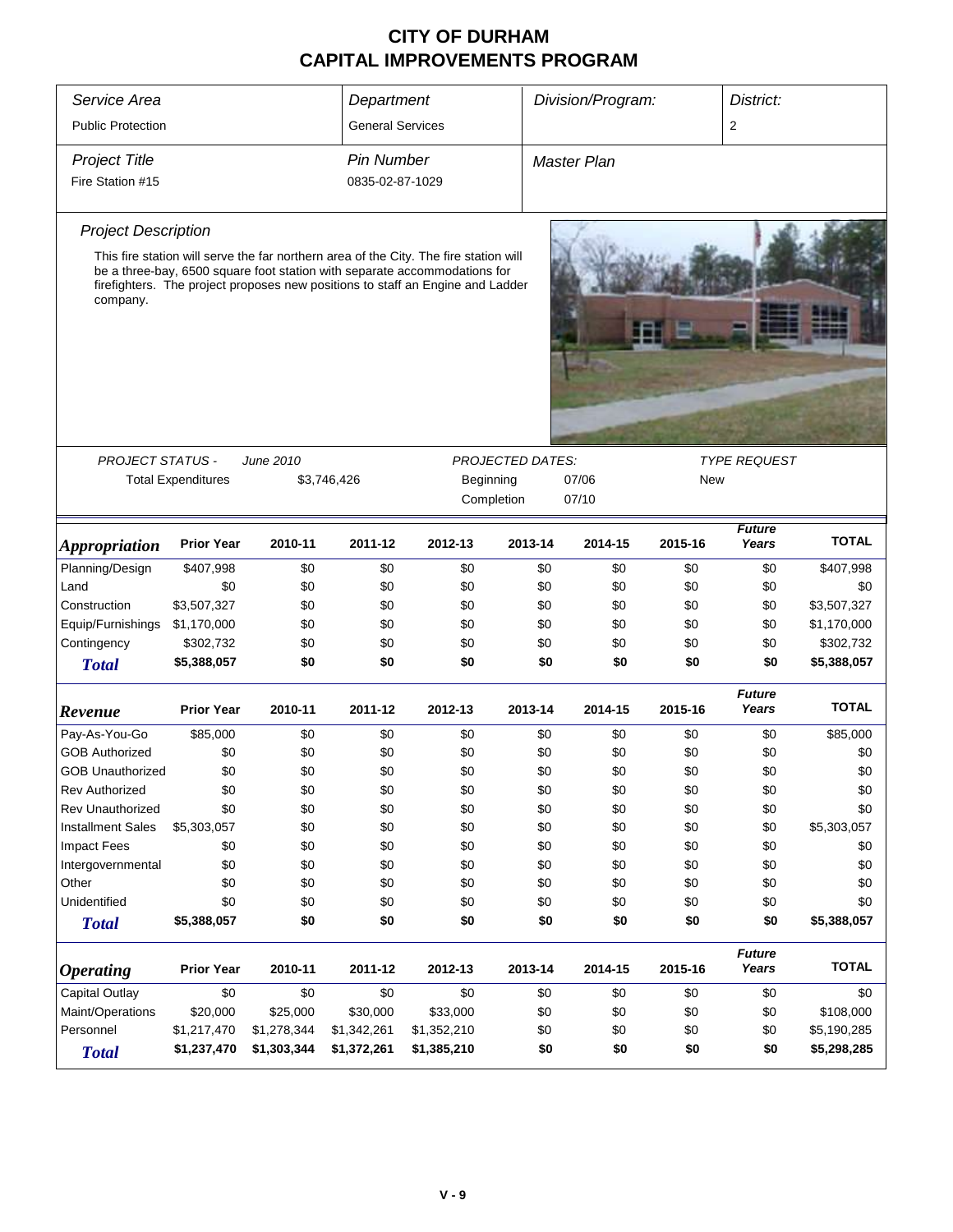| Service Area                           | Department                                        |           |                   | Division/Program: |                         | District:   |                      |                        |              |  |
|----------------------------------------|---------------------------------------------------|-----------|-------------------|-------------------|-------------------------|-------------|----------------------|------------------------|--------------|--|
| <b>Public Protection</b>               |                                                   |           | Fire              |                   |                         |             |                      | 1                      |              |  |
| <b>Project Title</b>                   |                                                   |           | <b>Pin Number</b> |                   |                         | Master Plan |                      |                        |              |  |
| Fire Station #2 Bell Tower Replacement |                                                   |           |                   |                   |                         |             |                      |                        |              |  |
| <b>Project Description</b>             |                                                   |           |                   |                   |                         |             |                      |                        |              |  |
|                                        | Replacement of the existing bell tower structure. |           |                   |                   |                         |             |                      |                        |              |  |
|                                        |                                                   |           |                   |                   |                         |             | Pieture<br>Available |                        |              |  |
| <b>PROJECT STATUS -</b>                |                                                   | June 2010 |                   |                   | <b>PROJECTED DATES:</b> |             |                      | <b>TYPE REQUEST</b>    |              |  |
|                                        | <b>Total Expenditures</b>                         |           | \$23,100          | Beginning         |                         | 07/09       | <b>New</b>           |                        |              |  |
|                                        |                                                   |           |                   |                   | Completion              | 09/10       |                      |                        |              |  |
| <b>Appropriation</b>                   | <b>Prior Year</b>                                 | 2010-11   | 2011-12           | 2012-13           | 2013-14                 | 2014-15     | 2015-16              | <b>Future</b><br>Years | <b>TOTAL</b> |  |
| Planning/Design                        | \$0                                               | \$0       | \$0               | \$0               | \$0                     | \$0         | \$0                  | \$0                    | \$0          |  |
| Land                                   | \$0                                               | \$0       | \$0               | \$0               | \$0                     | \$0         | \$0                  | \$0                    | \$0          |  |
| Construction                           | \$150,000                                         | \$0       | \$0               | \$0               | \$0                     | \$0         | \$0                  | \$0                    | \$150,000    |  |
| Equip/Furnishings                      | \$0                                               | \$0       | \$0               | \$0               | \$0                     | \$0         | \$0                  | \$0                    | \$0          |  |
| Contingency                            | \$0                                               | \$0       | \$0               | \$0               | \$0                     | \$0         | \$0                  | \$0                    | \$0          |  |
| <b>Total</b>                           | \$150,000                                         | \$0       | \$0               | \$0               | \$0                     | \$0         | \$0                  | \$0                    | \$150,000    |  |
| Revenue                                | <b>Prior Year</b>                                 | 2010-11   | 2011-12           | 2012-13           | 2013-14                 | 2014-15     | 2015-16              | <b>Future</b><br>Years | <b>TOTAL</b> |  |
| Pay-As-You-Go                          | \$150,000                                         | \$0       | \$0               | \$0               | \$0                     | \$0         | \$0                  | \$0                    | \$150,000    |  |
| <b>GOB Authorized</b>                  | \$0                                               | \$0       | \$0               | \$0               | \$0                     | \$0         | \$0                  | \$0                    | \$0          |  |
| <b>GOB Unauthorized</b>                | \$0                                               | \$0       | \$0               | \$0               | \$0                     | \$0         | \$0                  | \$0                    | \$0          |  |
| <b>Rev Authorized</b>                  | \$0                                               | \$0       | \$0               | \$0               | \$0                     | \$0         | \$0                  | \$0                    | \$0          |  |
| <b>Rev Unauthorized</b>                | \$0                                               | \$0       | \$0               | \$0               | \$0                     | \$0         | \$0                  | \$0                    | \$0          |  |
| <b>Installment Sales</b>               | \$0                                               | \$0       | \$0               | \$0               | \$0                     | \$0         | \$0                  | \$0                    | \$0          |  |
| <b>Impact Fees</b>                     | \$0                                               | \$0       | \$0               | \$0               | \$0                     | \$0         | \$0                  | \$0                    | \$0          |  |
| Intergovernmental                      | \$0                                               | \$0       | \$0               | \$0               | \$0                     | \$0         | \$0                  | \$0                    | \$0          |  |
| Other                                  | \$0                                               | \$0       | \$0               | \$0               | \$0                     | \$0         | \$0                  | \$0                    | \$0          |  |
| Unidentified                           | \$0                                               | \$0       | \$0               | \$0               | \$0                     | \$0         | \$0                  | \$0                    | \$0          |  |
| <b>Total</b>                           | \$150,000                                         | \$0       | \$0               | \$0               | \$0                     | \$0         | \$0                  | \$0                    | \$150,000    |  |
| <b>Operating</b>                       | <b>Prior Year</b>                                 | 2010-11   | 2011-12           | 2012-13           | 2013-14                 | 2014-15     | 2015-16              | <b>Future</b><br>Years | <b>TOTAL</b> |  |
| Capital Outlay                         | \$0                                               | \$0       | \$0               | \$0               | \$0                     | \$0         | \$0                  | \$0                    | \$0          |  |
| Maint/Operations                       | \$0                                               | \$0       | \$0               | \$0               | \$0                     | \$0         | \$0                  | \$0                    | \$0          |  |
| Personnel                              | \$0                                               | \$0       | \$0               | \$0               | \$0                     | \$0         | \$0                  | \$0                    | \$0          |  |
| <b>Total</b>                           | \$0                                               | \$0       | \$0               | \$0               | \$0                     | \$0         | \$0                  | \$0                    | \$0          |  |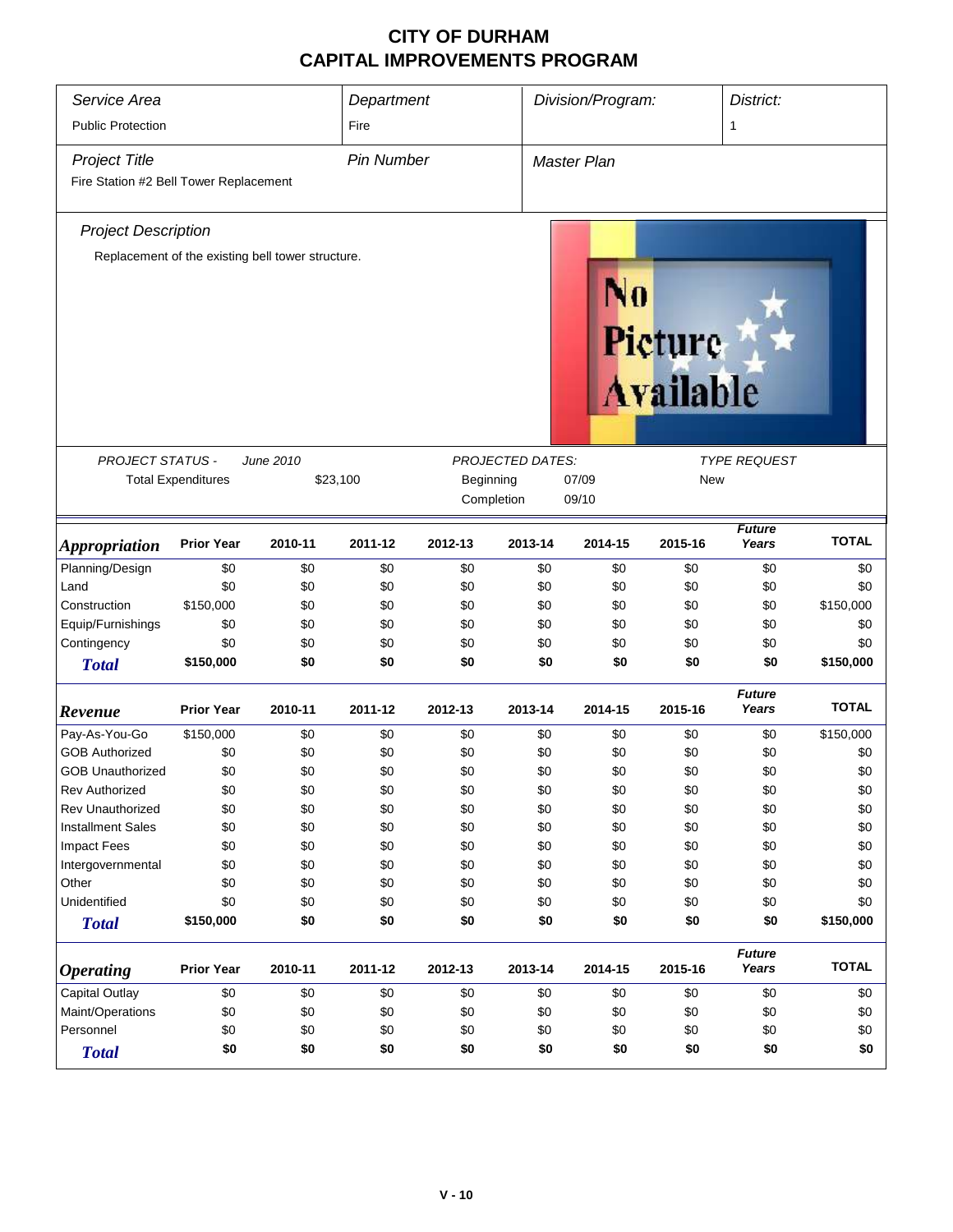| Service Area               |                                                                                                                                                                                                                                              |         |                         | Department |         |                     | Division/Program: |         | District:              |              |
|----------------------------|----------------------------------------------------------------------------------------------------------------------------------------------------------------------------------------------------------------------------------------------|---------|-------------------------|------------|---------|---------------------|-------------------|---------|------------------------|--------------|
| <b>Public Protection</b>   |                                                                                                                                                                                                                                              |         | <b>General Services</b> |            |         |                     |                   |         | 1                      |              |
| <b>Project Title</b>       |                                                                                                                                                                                                                                              |         | <b>Pin Number</b>       |            |         | <b>Master Plan</b>  |                   |         |                        |              |
| Fire Station #9            |                                                                                                                                                                                                                                              |         | 0842-01-19-3110         |            |         |                     |                   |         |                        |              |
| <b>Project Description</b> |                                                                                                                                                                                                                                              |         |                         |            |         |                     |                   |         |                        |              |
|                            | This project relocates the existing Fire Station #9 from E. Club Blvd. The three<br>bay station will accomodate four additional firefighters. The firefighters and<br>apparatus from the current station #9 will relocate to the new sation. |         |                         |            |         |                     |                   |         |                        |              |
|                            |                                                                                                                                                                                                                                              |         |                         |            |         |                     |                   |         |                        |              |
|                            | <b>PROJECT STATUS -</b><br>June 2010<br><b>PROJECTED DATES:</b><br><b>Total Expenditures</b><br>\$1,087,560<br>Beginning<br>06/08<br>Completion<br>07/12                                                                                     |         |                         |            | New     | <b>TYPE REQUEST</b> |                   |         |                        |              |
| <b>Appropriation</b>       | <b>Prior Year</b>                                                                                                                                                                                                                            | 2010-11 | 2011-12                 | 2012-13    | 2013-14 |                     | 2014-15           | 2015-16 | <b>Future</b><br>Years | <b>TOTAL</b> |
| Planning/Design            | \$180,354                                                                                                                                                                                                                                    | \$0     | \$0                     | \$0        |         | \$0                 | \$0               | \$0     | \$0                    | \$180,354    |
| Land                       | \$150,000                                                                                                                                                                                                                                    | \$0     | \$0                     | \$0        |         | \$0                 | \$0               | \$0     | \$0                    | \$150,000    |
| Construction               | \$1,502,952                                                                                                                                                                                                                                  | \$0     | \$0                     | \$0        |         | \$0                 | \$0               | \$0     | \$0                    | \$1,502,952  |
| Equip/Furnishings          | \$862,000                                                                                                                                                                                                                                    | \$0     | \$0                     | \$0        |         | \$0                 | \$0               | \$0     | \$0                    | \$862,000    |
| Contingency                | \$183,331                                                                                                                                                                                                                                    | \$0     | \$0                     | \$0        |         | \$0                 | \$0               | \$0     | \$0                    | \$183,331    |
| <b>Total</b>               | \$2,878,637                                                                                                                                                                                                                                  | \$0     | \$0                     | \$0        |         | \$0                 | \$0               | \$0     | \$0                    | \$2,878,637  |
| Revenue                    | <b>Prior Year</b>                                                                                                                                                                                                                            | 2010-11 | 2011-12                 | 2012-13    | 2013-14 |                     | 2014-15           | 2015-16 | <b>Future</b><br>Years | <b>TOTAL</b> |
| Pay-As-You-Go              | \$0                                                                                                                                                                                                                                          | \$0     | \$0                     | \$0        |         | \$0                 | \$0               | \$0     | \$0                    | \$0          |
| <b>GOB Authorized</b>      | \$0                                                                                                                                                                                                                                          | \$0     | \$0                     | \$0        |         | \$0                 | \$0               | \$0     | \$0                    | \$0          |
| <b>GOB Unauthorized</b>    | \$0                                                                                                                                                                                                                                          | \$0     | \$0                     | \$0        |         | \$0                 | \$0               | \$0     | \$0                    | \$0          |
| <b>Rev Authorized</b>      | \$0                                                                                                                                                                                                                                          | \$0     | \$0                     | \$0        |         | \$0                 | \$0               | \$0     | \$0                    | \$0          |
| Rev Unauthorized           | \$0                                                                                                                                                                                                                                          | \$0     | \$0                     | \$0        |         | \$0                 | \$0               | \$0     | \$0                    | \$0          |
| <b>Installment Sales</b>   | \$2,878,637                                                                                                                                                                                                                                  | \$0     | \$0                     | \$0        |         | \$0                 | \$0               | \$0     | \$0                    | \$2,878,637  |
| <b>Impact Fees</b>         | \$0                                                                                                                                                                                                                                          | \$0     | \$0                     | \$0        |         | \$0                 | \$0               | \$0     | \$0                    | \$0          |
| Intergovernmental          | \$0                                                                                                                                                                                                                                          | \$0     | \$0                     | \$0        |         | \$0                 | \$0               | \$0     | \$0                    | \$0          |
| Other                      | \$0                                                                                                                                                                                                                                          | \$0     | \$0                     | \$0        |         | \$0                 | \$0               | \$0     | \$0                    | \$0          |
| Unidentified               | \$0                                                                                                                                                                                                                                          | \$0     | \$0                     | \$0        |         | \$0                 | \$0               | \$0     | \$0                    | \$0          |
| <b>Total</b>               | \$2,878,637                                                                                                                                                                                                                                  | \$0     | \$0                     | \$0        |         | \$0                 | \$0               | \$0     | \$0                    | \$2,878,637  |
| <i><b>Operating</b></i>    | <b>Prior Year</b>                                                                                                                                                                                                                            | 2010-11 | 2011-12                 | 2012-13    | 2013-14 |                     | 2014-15           | 2015-16 | <b>Future</b><br>Years | <b>TOTAL</b> |
| Capital Outlay             | \$0                                                                                                                                                                                                                                          | \$0     | \$0                     | \$0        |         | \$0                 | \$0               | \$0     | \$0                    | \$0          |
| Maint/Operations           | \$0                                                                                                                                                                                                                                          | \$0     | \$0                     | \$0        |         | \$0                 | \$0               | \$0     | \$0                    | \$0          |
| Personnel                  | \$0                                                                                                                                                                                                                                          | \$0     | \$0                     | \$0        |         | \$0                 | \$0               | \$0     | \$0                    | \$0          |
| <b>Total</b>               | \$0                                                                                                                                                                                                                                          | \$0     | \$0                     | \$0        |         | \$0                 | \$0               | \$0     | \$0                    | \$0          |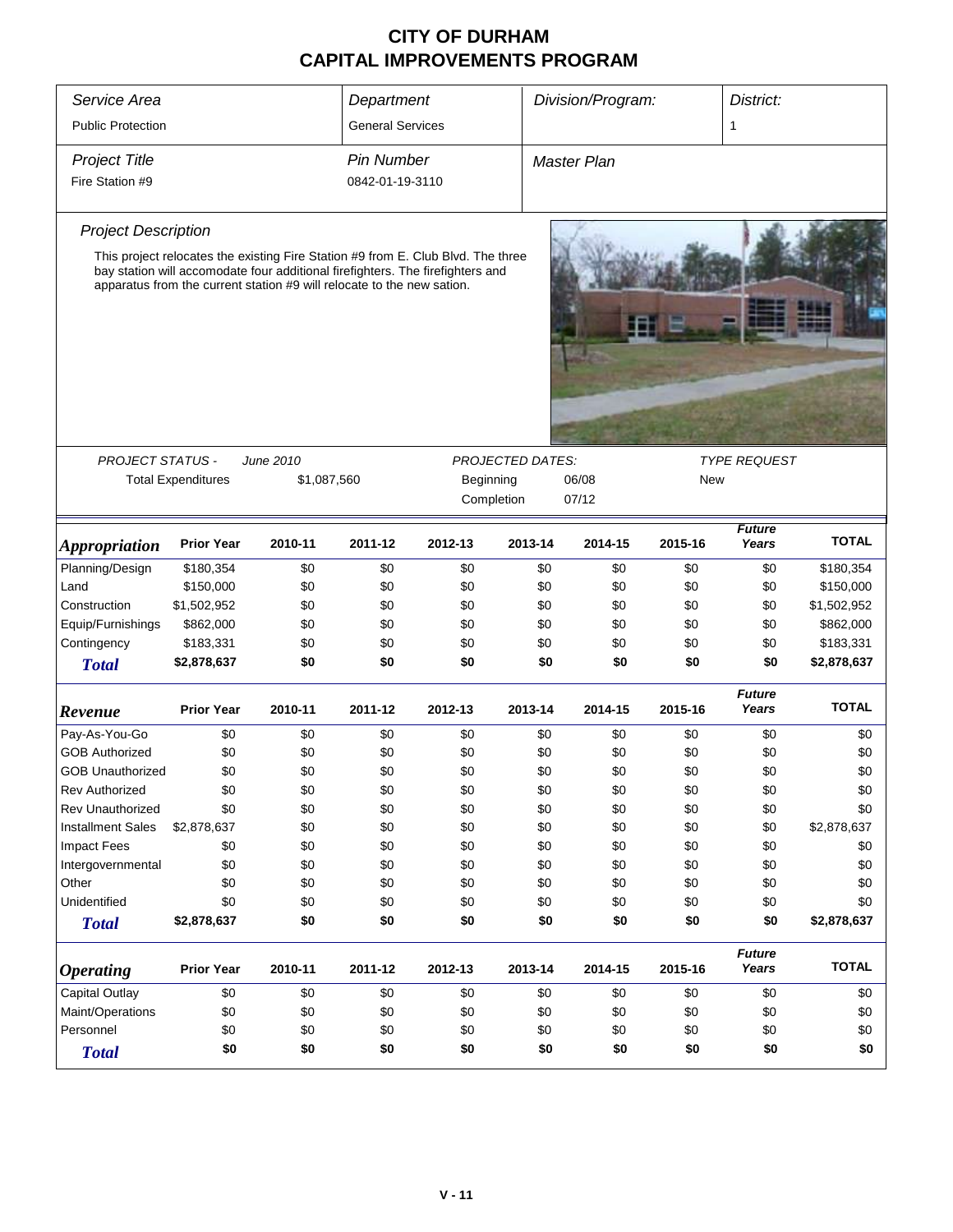| Service Area                                                                                                                                                                                                                                                                                                                                                                                                                                                                                                                                                               |                           |                    | Department |            |                         | Division/Program: |            | District:              |              |  |  |
|----------------------------------------------------------------------------------------------------------------------------------------------------------------------------------------------------------------------------------------------------------------------------------------------------------------------------------------------------------------------------------------------------------------------------------------------------------------------------------------------------------------------------------------------------------------------------|---------------------------|--------------------|------------|------------|-------------------------|-------------------|------------|------------------------|--------------|--|--|
| <b>Public Protection</b>                                                                                                                                                                                                                                                                                                                                                                                                                                                                                                                                                   | Fire                      |                    |            |            |                         | All               |            |                        |              |  |  |
| <b>Project Title</b>                                                                                                                                                                                                                                                                                                                                                                                                                                                                                                                                                       |                           | <b>Master Plan</b> |            |            |                         |                   |            |                        |              |  |  |
| Live Fire Training Simulator (Burn<br>Building)                                                                                                                                                                                                                                                                                                                                                                                                                                                                                                                            |                           |                    |            |            |                         |                   |            |                        |              |  |  |
| <b>Project Description</b>                                                                                                                                                                                                                                                                                                                                                                                                                                                                                                                                                 |                           |                    |            |            |                         |                   |            |                        |              |  |  |
| The live fire training simulator will replace our current burn building that has<br>been condemned and we can no longer use this facility to train. Training<br>simulators can offer a variety of training exercises, including: rappelling for<br>high angle rescue, confined space props, search and rescue props, live fire<br>training props, and forcible entry props, etc. This building can also be used to<br>teach personnel the proper techniques for hose advancement, standpipe<br>usage and how sprinkler systems work.<br><b>Picture</b><br><b>Available</b> |                           |                    |            |            |                         |                   |            |                        |              |  |  |
| <b>PROJECT STATUS -</b>                                                                                                                                                                                                                                                                                                                                                                                                                                                                                                                                                    |                           | June 2010          |            |            | <b>PROJECTED DATES:</b> |                   |            | <b>TYPE REQUEST</b>    |              |  |  |
|                                                                                                                                                                                                                                                                                                                                                                                                                                                                                                                                                                            | <b>Total Expenditures</b> |                    | \$0        | Beginning  |                         | 07/10             | <b>New</b> |                        |              |  |  |
|                                                                                                                                                                                                                                                                                                                                                                                                                                                                                                                                                                            |                           |                    |            | Completion |                         | 07/11             |            |                        |              |  |  |
| <i><b>Appropriation</b></i>                                                                                                                                                                                                                                                                                                                                                                                                                                                                                                                                                | <b>Prior Year</b>         | 2010-11            | 2011-12    | 2012-13    | 2013-14                 | 2014-15           | 2015-16    | <b>Future</b><br>Years | <b>TOTAL</b> |  |  |
| Planning/Design                                                                                                                                                                                                                                                                                                                                                                                                                                                                                                                                                            | \$0                       | \$0                | \$0        | \$0        | \$0                     | \$0               | \$0        | \$0                    | \$0          |  |  |
| Land                                                                                                                                                                                                                                                                                                                                                                                                                                                                                                                                                                       | \$0                       | \$0                | \$0        | \$0        | \$0                     | \$0               | \$0        | \$0                    | \$0          |  |  |
| Construction                                                                                                                                                                                                                                                                                                                                                                                                                                                                                                                                                               | \$0                       | \$0                | \$0        | \$455,111  | \$0                     | \$0               | \$0        | \$0                    | \$455,111    |  |  |
| Equip/Furnishings                                                                                                                                                                                                                                                                                                                                                                                                                                                                                                                                                          | \$0                       | \$0                | \$0        | \$0        | \$0                     | \$0               | \$0        | \$0                    | \$0          |  |  |
| Contingency                                                                                                                                                                                                                                                                                                                                                                                                                                                                                                                                                                | \$0                       | \$0                | \$0        | \$0        | \$0                     | \$0               | \$0        | \$0                    | \$0          |  |  |
|                                                                                                                                                                                                                                                                                                                                                                                                                                                                                                                                                                            | \$0                       | \$0                | \$0        | \$455,111  | \$0                     | \$0               | \$0        | \$0                    | \$455,111    |  |  |
| <b>Total</b>                                                                                                                                                                                                                                                                                                                                                                                                                                                                                                                                                               |                           |                    |            |            |                         |                   |            |                        |              |  |  |
| Revenue                                                                                                                                                                                                                                                                                                                                                                                                                                                                                                                                                                    | <b>Prior Year</b>         | 2010-11            | 2011-12    | 2012-13    | 2013-14                 | 2014-15           | 2015-16    | <b>Future</b><br>Years | <b>TOTAL</b> |  |  |
| Pay-As-You-Go                                                                                                                                                                                                                                                                                                                                                                                                                                                                                                                                                              | \$0                       | \$0                | \$0        | \$0        | \$0                     | \$0               | \$0        | \$0                    | \$0          |  |  |
| <b>GOB Authorized</b>                                                                                                                                                                                                                                                                                                                                                                                                                                                                                                                                                      | \$0                       | \$0                | \$0        | \$0        | \$0                     | \$0               | \$0        | \$0                    | \$0          |  |  |
| <b>GOB Unauthorized</b>                                                                                                                                                                                                                                                                                                                                                                                                                                                                                                                                                    | \$0                       | \$0                | \$0        | \$0        | \$0                     | \$0               | \$0        | \$0                    | \$0          |  |  |
| Rev Authorized                                                                                                                                                                                                                                                                                                                                                                                                                                                                                                                                                             | \$0                       | \$0                | \$0        | \$0        | \$0                     | \$0               | \$0        | \$0                    | \$0          |  |  |
| Rev Unauthorized                                                                                                                                                                                                                                                                                                                                                                                                                                                                                                                                                           | \$0                       | \$0                | \$0        | \$0        | \$0                     | \$0               | \$0        | \$0                    | \$0          |  |  |
| <b>Installment Sales</b>                                                                                                                                                                                                                                                                                                                                                                                                                                                                                                                                                   | \$0                       | \$0                | \$0        | \$0        | \$0                     | \$0               | \$0        | \$0                    | \$0          |  |  |
| <b>Impact Fees</b>                                                                                                                                                                                                                                                                                                                                                                                                                                                                                                                                                         | \$0                       | \$0                | \$0        | \$0        | \$0                     | \$0               | \$0        | \$0                    | \$0          |  |  |
| Intergovernmental                                                                                                                                                                                                                                                                                                                                                                                                                                                                                                                                                          | \$0                       | \$0                | \$0        | \$0        | \$0                     | \$0               | \$0        | \$0                    | \$0          |  |  |
| Other                                                                                                                                                                                                                                                                                                                                                                                                                                                                                                                                                                      | \$0                       | \$0                | \$0        | \$0        | \$0                     | \$0               | \$0        | \$0                    | \$0          |  |  |
| Unidentified                                                                                                                                                                                                                                                                                                                                                                                                                                                                                                                                                               | \$0                       | \$0                | \$0        | \$455,111  | \$0                     | \$0               | \$0        | \$0                    | \$455,111    |  |  |
| <b>Total</b>                                                                                                                                                                                                                                                                                                                                                                                                                                                                                                                                                               | \$0                       | \$0                | \$0        | \$455,111  | \$0                     | \$0               | \$0        | \$0                    | \$455,111    |  |  |
| <b>Operating</b>                                                                                                                                                                                                                                                                                                                                                                                                                                                                                                                                                           | <b>Prior Year</b>         | 2010-11            | 2011-12    | 2012-13    | 2013-14                 | 2014-15           | 2015-16    | <b>Future</b><br>Years | <b>TOTAL</b> |  |  |
| Capital Outlay                                                                                                                                                                                                                                                                                                                                                                                                                                                                                                                                                             | \$0                       | \$0                | \$0        | \$0        | \$0                     | \$0               | \$0        | \$0                    | \$0          |  |  |
| Maint/Operations                                                                                                                                                                                                                                                                                                                                                                                                                                                                                                                                                           | \$0                       | \$0                | \$0        | \$0        | \$0                     | \$0               | \$0        | \$0                    | \$0          |  |  |
| Personnel                                                                                                                                                                                                                                                                                                                                                                                                                                                                                                                                                                  | \$0                       | \$0                | \$0        | \$0        | \$0                     | \$0               | \$0        | \$0                    | \$0          |  |  |
| <b>Total</b>                                                                                                                                                                                                                                                                                                                                                                                                                                                                                                                                                               | \$0                       | \$0                | \$0        | \$0        | \$0                     | \$0               | \$0        | \$0                    | \$0          |  |  |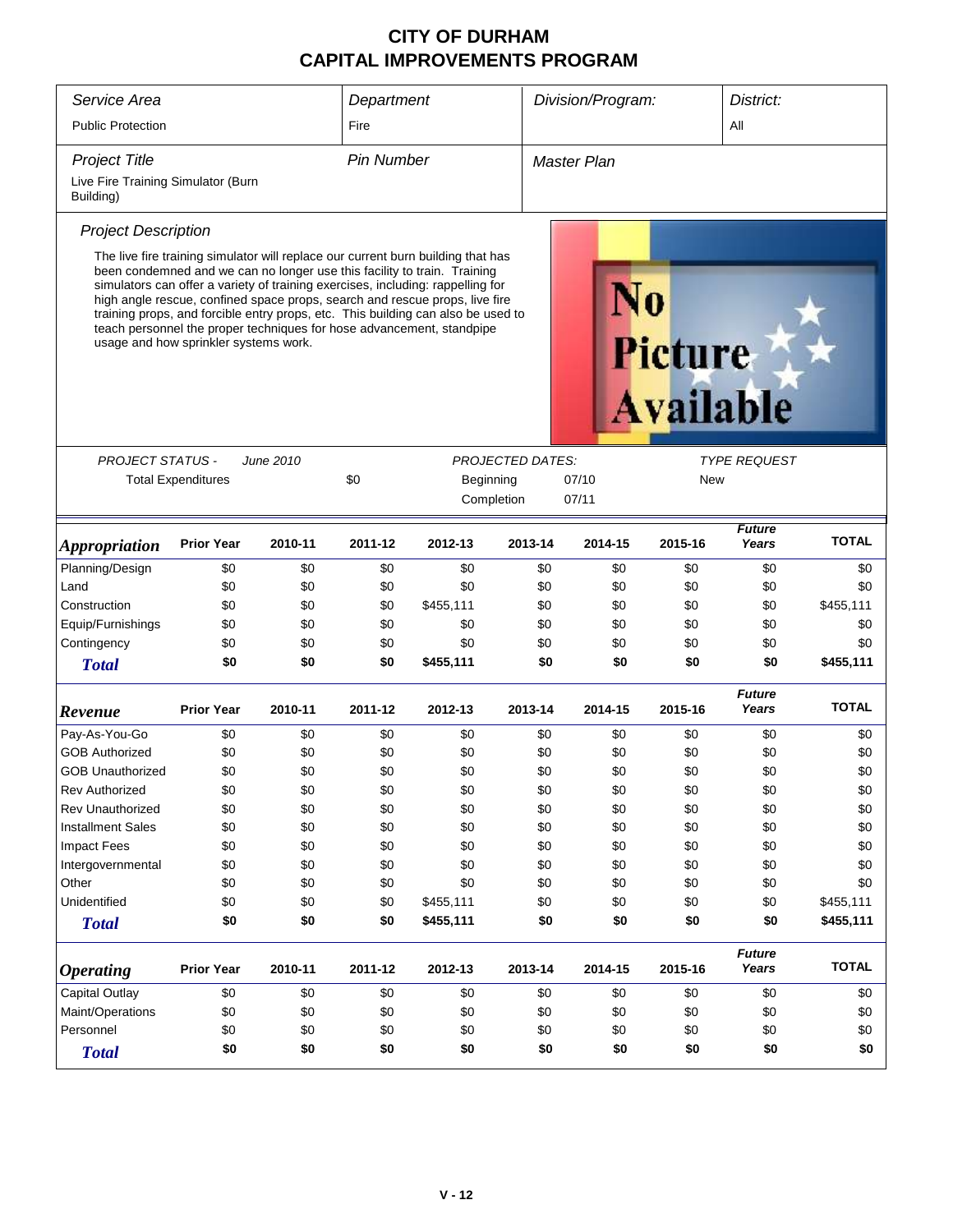| Service Area                               |                                                                                                                                                                                                                                                                                                                                                                        |           |           | Department |                         |                                          | Division/Program: |                        | District:    |  |  |  |
|--------------------------------------------|------------------------------------------------------------------------------------------------------------------------------------------------------------------------------------------------------------------------------------------------------------------------------------------------------------------------------------------------------------------------|-----------|-----------|------------|-------------------------|------------------------------------------|-------------------|------------------------|--------------|--|--|--|
| <b>Public Protection</b><br>Fleet          |                                                                                                                                                                                                                                                                                                                                                                        |           |           |            |                         | <b>Communications Maintenance</b><br>All |                   |                        |              |  |  |  |
| <b>Project Title</b><br><b>Pin Number</b>  |                                                                                                                                                                                                                                                                                                                                                                        |           |           |            |                         |                                          | Master Plan       |                        |              |  |  |  |
| Microwave Radio Network Upgrade<br>Project |                                                                                                                                                                                                                                                                                                                                                                        |           |           |            |                         |                                          |                   |                        |              |  |  |  |
| <b>Project Description</b>                 |                                                                                                                                                                                                                                                                                                                                                                        |           |           |            |                         |                                          |                   |                        |              |  |  |  |
|                                            | This project will provide for replacement of aging microwave radio equipment<br>purchased in 1994. The aging equipment is increasingly difficult to maintain.<br>The microwave radio network interconnects our four radio towers, the 911<br>center, and the backup 911 center. This equipment is an essential component<br>in our Public Safety radio communications. |           |           |            |                         |                                          |                   |                        |              |  |  |  |
|                                            |                                                                                                                                                                                                                                                                                                                                                                        |           |           |            |                         |                                          |                   |                        |              |  |  |  |
| <b>PROJECT STATUS -</b>                    |                                                                                                                                                                                                                                                                                                                                                                        | June 2010 |           |            | <b>PROJECTED DATES:</b> |                                          |                   | <b>TYPE REQUEST</b>    |              |  |  |  |
|                                            | <b>Total Expenditures</b>                                                                                                                                                                                                                                                                                                                                              |           | \$573,281 | Beginning  |                         | 09/09                                    |                   | New                    |              |  |  |  |
|                                            |                                                                                                                                                                                                                                                                                                                                                                        |           |           |            | Completion              | 12/10                                    |                   |                        |              |  |  |  |
| <i><b>Appropriation</b></i>                | <b>Prior Year</b>                                                                                                                                                                                                                                                                                                                                                      | 2010-11   | 2011-12   | 2012-13    | 2013-14                 | 2014-15                                  | 2015-16           | <b>Future</b><br>Years | <b>TOTAL</b> |  |  |  |
| Planning/Design                            | \$0                                                                                                                                                                                                                                                                                                                                                                    | \$0       | \$0       | \$0        | \$0                     |                                          | \$0<br>\$0        | \$0                    | \$0          |  |  |  |
| Land                                       | \$0                                                                                                                                                                                                                                                                                                                                                                    | \$0       | \$0       | \$0        | \$0                     |                                          | \$0<br>\$0        | \$0                    | \$0          |  |  |  |
| Construction                               | \$0                                                                                                                                                                                                                                                                                                                                                                    | \$0       | \$0       | \$0        | \$0                     |                                          | \$0<br>\$0        | \$0                    | \$0          |  |  |  |
| Equip/Furnishings                          | \$1,000,000                                                                                                                                                                                                                                                                                                                                                            | \$0       | \$0       | \$0        | \$0                     |                                          | \$0<br>\$0        | \$0                    | \$1,000,000  |  |  |  |
| Contingency                                | \$200,000                                                                                                                                                                                                                                                                                                                                                              | \$0       | \$0       | \$0        | \$0                     |                                          | \$0<br>\$0        | \$0                    | \$200,000    |  |  |  |
| <b>Total</b>                               | \$1,200,000                                                                                                                                                                                                                                                                                                                                                            | \$0       | \$0       | \$0        |                         | \$0                                      | \$0<br>\$0        | \$0                    | \$1,200,000  |  |  |  |
| Revenue                                    | <b>Prior Year</b>                                                                                                                                                                                                                                                                                                                                                      | 2010-11   | 2011-12   | 2012-13    | 2013-14                 | 2014-15                                  | 2015-16           | <b>Future</b><br>Years | <b>TOTAL</b> |  |  |  |
| Pay-As-You-Go                              | \$0                                                                                                                                                                                                                                                                                                                                                                    | \$0       | \$0       | \$0        | \$0                     |                                          | \$0<br>\$0        | \$0                    | \$0          |  |  |  |
| <b>GOB Authorized</b>                      | \$0                                                                                                                                                                                                                                                                                                                                                                    | \$0       | \$0       | \$0        | \$0                     |                                          | \$0<br>\$0        | \$0                    | \$0          |  |  |  |
| GOB Unauthorized                           | \$0                                                                                                                                                                                                                                                                                                                                                                    | \$0       | \$0       | \$0        | \$0                     |                                          | \$0<br>\$0        | \$0                    | \$0          |  |  |  |
| Rev Authorized                             | \$0                                                                                                                                                                                                                                                                                                                                                                    | \$0       | \$0       | \$0        | \$0                     |                                          | \$0<br>\$0        | \$0                    | \$0          |  |  |  |
| <b>Rev Unauthorized</b>                    | \$0                                                                                                                                                                                                                                                                                                                                                                    | \$0       | \$0       | \$0        | \$0                     |                                          | \$0<br>\$0        | \$0                    | \$0          |  |  |  |
| <b>Installment Sales</b>                   | \$1,200,000                                                                                                                                                                                                                                                                                                                                                            | \$0       | \$0       | \$0        | \$0                     |                                          | \$0<br>\$0        | \$0                    | \$1,200,000  |  |  |  |
| <b>Impact Fees</b>                         | \$0                                                                                                                                                                                                                                                                                                                                                                    | \$0       | \$0       | \$0        | \$0                     |                                          | \$0<br>\$0        | \$0                    | \$0          |  |  |  |
| Intergovernmental                          | \$0                                                                                                                                                                                                                                                                                                                                                                    | \$0       | \$0       | \$0        | \$0                     |                                          | \$0<br>\$0        | \$0                    | \$0          |  |  |  |
| Other                                      | \$0                                                                                                                                                                                                                                                                                                                                                                    | \$0       | \$0       | \$0        | \$0                     |                                          | \$0<br>\$0        | \$0                    | \$0          |  |  |  |
| Unidentified                               | \$0                                                                                                                                                                                                                                                                                                                                                                    | \$0       | \$0       | \$0        | \$0                     |                                          | \$0<br>\$0        | \$0                    | \$0          |  |  |  |
| <b>Total</b>                               | \$1,200,000                                                                                                                                                                                                                                                                                                                                                            | \$0       | \$0       | \$0        |                         | \$0                                      | \$0<br>\$0        | \$0                    | \$1,200,000  |  |  |  |
| <b>Operating</b>                           | <b>Prior Year</b>                                                                                                                                                                                                                                                                                                                                                      | 2010-11   | 2011-12   | 2012-13    | 2013-14                 | 2014-15                                  | 2015-16           | <b>Future</b><br>Years | <b>TOTAL</b> |  |  |  |
| Capital Outlay                             | \$0                                                                                                                                                                                                                                                                                                                                                                    | \$0       | \$0       | \$0        | \$0                     |                                          | \$0<br>\$0        | \$0                    | \$0          |  |  |  |
| Maint/Operations                           | \$0                                                                                                                                                                                                                                                                                                                                                                    | \$0       | \$0       | \$0        | \$0                     |                                          | \$0<br>\$0        | \$0                    | \$0          |  |  |  |
| Personnel                                  | \$0                                                                                                                                                                                                                                                                                                                                                                    | \$0       | \$0       | \$0        | \$0                     |                                          | \$0<br>\$0        | \$0                    | \$0          |  |  |  |
| <b>Total</b>                               | \$0                                                                                                                                                                                                                                                                                                                                                                    | \$0       | \$0       | \$0        |                         | \$0                                      | \$0<br>\$0        | \$0                    | \$0          |  |  |  |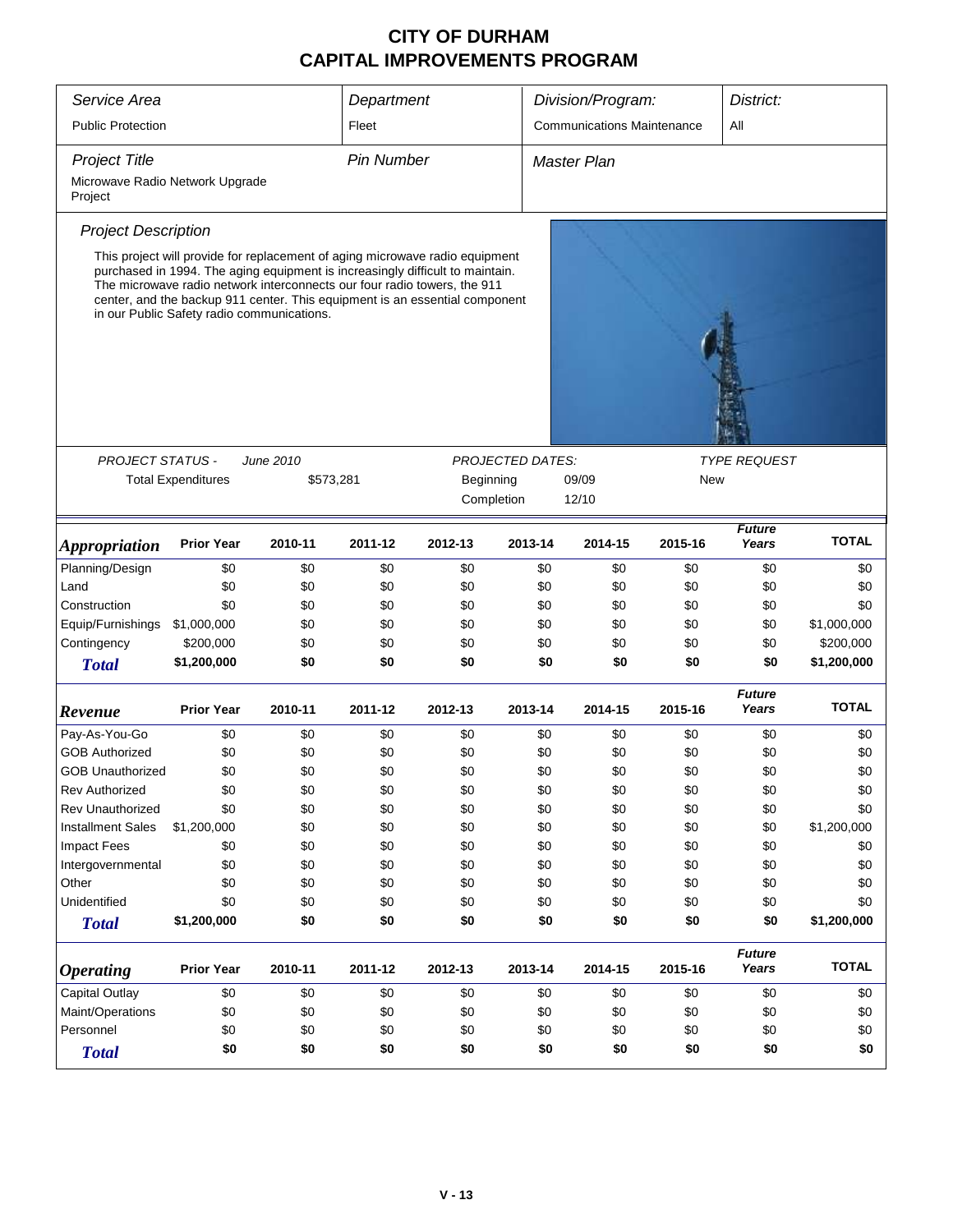| Service Area<br>Department  |                                                                              |           |                   |         |                                      | Division/Program:            |         | District:              |              |  |  |  |
|-----------------------------|------------------------------------------------------------------------------|-----------|-------------------|---------|--------------------------------------|------------------------------|---------|------------------------|--------------|--|--|--|
| <b>Public Protection</b>    | Fire                                                                         |           |                   | All     |                                      |                              |         |                        |              |  |  |  |
|                             |                                                                              |           |                   |         |                                      |                              |         |                        |              |  |  |  |
| <b>Project Title</b>        |                                                                              |           | <b>Pin Number</b> |         |                                      | <b>Master Plan</b>           |         |                        |              |  |  |  |
| <b>New Fire Station</b>     |                                                                              |           |                   |         |                                      |                              |         |                        |              |  |  |  |
| <b>Project Description</b>  |                                                                              |           |                   |         |                                      |                              |         |                        |              |  |  |  |
|                             | Provides for future fire protection need. Location of the next new City fire |           |                   |         |                                      |                              |         |                        |              |  |  |  |
| facility t.b.d.             |                                                                              |           |                   |         |                                      |                              |         |                        |              |  |  |  |
|                             |                                                                              |           |                   |         |                                      |                              |         |                        |              |  |  |  |
| <b>PROJECT STATUS -</b>     |                                                                              | June 2010 | \$0               |         | <b>PROJECTED DATES:</b><br>Beginning |                              |         | <b>TYPE REQUEST</b>    |              |  |  |  |
|                             | <b>Total Expenditures</b>                                                    |           |                   |         | Completion                           | 07/13<br><b>New</b><br>07/14 |         |                        |              |  |  |  |
|                             |                                                                              |           |                   |         |                                      |                              |         |                        |              |  |  |  |
| <i><b>Appropriation</b></i> | <b>Prior Year</b>                                                            | 2010-11   | 2011-12           | 2012-13 | 2013-14                              | 2014-15                      | 2015-16 | <b>Future</b><br>Years | <b>TOTAL</b> |  |  |  |
| Planning/Design             | \$0                                                                          | \$0       | \$0               | \$0     | \$500,000                            | \$0                          | \$0     | \$0                    | \$500,000    |  |  |  |
| Land                        | \$0                                                                          | \$0       | \$0               | \$0     | \$500,000                            | \$0                          | \$0     | \$0                    | \$500,000    |  |  |  |
| Construction                | \$0                                                                          | \$0       | \$0               | \$0     | \$3,000,000                          | \$1,000,000                  | \$0     | \$0                    | \$4,000,000  |  |  |  |
| Equip/Furnishings           | \$0                                                                          | \$0       | \$0               | \$0     | \$0                                  | \$0                          | \$0     | \$0                    | \$0          |  |  |  |
| Contingency                 | \$0                                                                          | \$0       | \$0               | \$0     | \$0                                  | \$0                          | \$0     | \$0                    | \$0          |  |  |  |
| <b>Total</b>                | \$0                                                                          | \$0       | \$0               | \$0     | \$4,000,000                          | \$1,000,000                  | \$0     | \$0                    | \$5,000,000  |  |  |  |
| Revenue                     | <b>Prior Year</b>                                                            | 2010-11   | 2011-12           | 2012-13 | 2013-14                              | 2014-15                      | 2015-16 | <b>Future</b><br>Years | <b>TOTAL</b> |  |  |  |
| Pay-As-You-Go               | \$0                                                                          | \$0       | \$0               | \$0     | \$0                                  | \$0                          | \$0     | \$0                    | \$0          |  |  |  |
| <b>GOB Authorized</b>       | \$0                                                                          | \$0       | \$0               | \$0     | \$0                                  | \$0                          | \$0     | \$0                    | \$0          |  |  |  |
| <b>GOB Unauthorized</b>     | \$0                                                                          | \$0       | \$0               | \$0     | \$0                                  | \$0                          | \$0     | \$0                    | \$0          |  |  |  |
| <b>Rev Authorized</b>       | \$0                                                                          | \$0       | \$0               | \$0     | \$0                                  | \$0                          | \$0     | \$0                    | \$0          |  |  |  |
| Rev Unauthorized            | \$0                                                                          | \$0       | \$0               | \$0     | \$0                                  | \$0                          | \$0     | \$0                    | \$0          |  |  |  |
| <b>Installment Sales</b>    | \$0                                                                          | \$0       | \$0               | \$0     | \$0                                  | \$0                          | \$0     | \$0                    | \$0          |  |  |  |
| <b>Impact Fees</b>          | \$0                                                                          | \$0       | \$0               | \$0     | \$0                                  | \$0                          | \$0     | \$0                    | \$0          |  |  |  |
| Intergovernmental           | \$0                                                                          | \$0       | \$0               | \$0     | \$0                                  | \$0                          | \$0     | \$0                    | \$0          |  |  |  |
| Other                       | \$0                                                                          | \$0       | \$0               | \$0     | \$0                                  | \$0                          | \$0     | \$0                    | \$0          |  |  |  |
| Unidentified                | \$0                                                                          | \$0       | \$0               | \$0     | \$4,000,000                          | \$1,000,000                  | \$0     | \$0                    | \$5,000,000  |  |  |  |
| <b>Total</b>                | \$0                                                                          | \$0       | \$0               | \$0     | \$4,000,000                          | \$1,000,000                  | \$0     | \$0                    | \$5,000,000  |  |  |  |
| <b>Operating</b>            | <b>Prior Year</b>                                                            | 2010-11   | 2011-12           | 2012-13 | 2013-14                              | 2014-15                      | 2015-16 | <b>Future</b><br>Years | <b>TOTAL</b> |  |  |  |
| Capital Outlay              | \$0                                                                          | \$0       | \$0               | \$0     | \$0                                  | \$0                          | \$0     | \$0                    | \$0          |  |  |  |
| Maint/Operations            | \$0                                                                          | \$0       | \$0               | \$0     | \$0                                  | \$0                          | \$0     | \$0                    | \$0          |  |  |  |
| Personnel                   | \$0                                                                          | \$0       | \$0               | \$0     | \$0                                  | \$0                          | \$0     | \$0                    | \$0          |  |  |  |
| <b>Total</b>                | \$0                                                                          | \$0       | \$0               | \$0     | \$0                                  | \$0                          | \$0     | \$0                    | \$0          |  |  |  |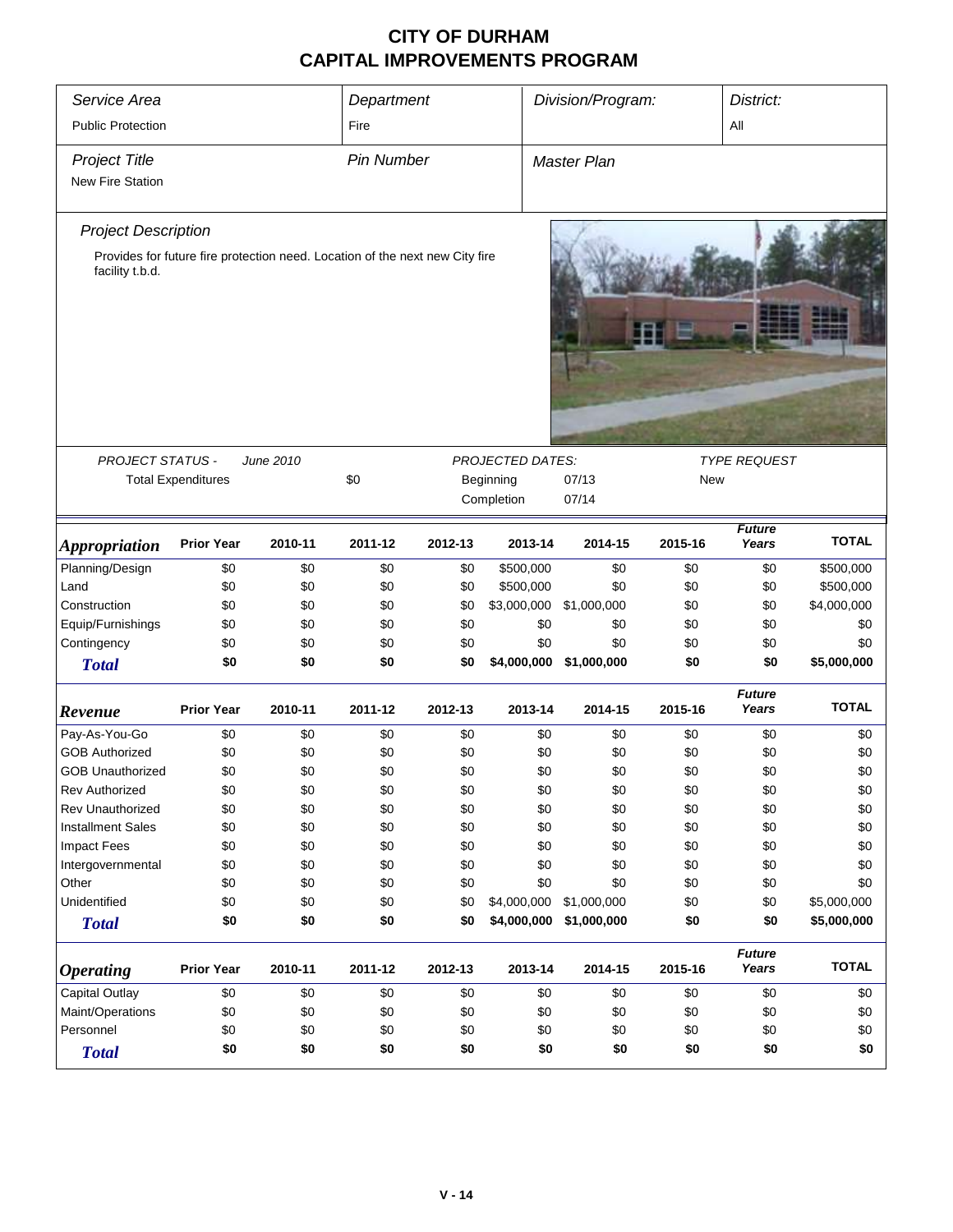| Service Area                                                                                                                                                         | Department<br>Police      |           |         | Division/Program: |                         | District:                   |                 |                          |              |  |  |  |
|----------------------------------------------------------------------------------------------------------------------------------------------------------------------|---------------------------|-----------|---------|-------------------|-------------------------|-----------------------------|-----------------|--------------------------|--------------|--|--|--|
| <b>Public Protection</b>                                                                                                                                             |                           |           |         |                   | All                     |                             |                 |                          |              |  |  |  |
| <b>Project Title</b><br><b>Pin Number</b>                                                                                                                            |                           |           |         |                   |                         | <b>Master Plan</b>          |                 |                          |              |  |  |  |
| PD Headquarter Replacement                                                                                                                                           |                           |           |         |                   |                         | Police Facility Master Plan |                 |                          |              |  |  |  |
| <b>Project Description</b>                                                                                                                                           |                           |           |         |                   |                         |                             |                 |                          |              |  |  |  |
| Phase 1 of this project is a study that will cover master planning and site<br>selection for a potential replacement of the current Police headquarters<br>building. |                           |           |         |                   |                         |                             |                 |                          |              |  |  |  |
| <b>PROJECT STATUS -</b>                                                                                                                                              |                           | June 2010 |         |                   | <b>PROJECTED DATES:</b> |                             |                 | <b>TYPE REQUEST</b>      |              |  |  |  |
|                                                                                                                                                                      | <b>Total Expenditures</b> |           | \$0     | Beginning         |                         | 07/09                       | <b>New</b>      |                          |              |  |  |  |
|                                                                                                                                                                      |                           |           |         | Completion        |                         | 06/15                       |                 |                          |              |  |  |  |
| <i><b>Appropriation</b></i>                                                                                                                                          | <b>Prior Year</b>         | 2010-11   | 2011-12 | 2012-13           | 2013-14                 | 2014-15                     | 2015-16         | <b>Future</b><br>Years   | <b>TOTAL</b> |  |  |  |
| Planning/Design                                                                                                                                                      | \$150,000                 | \$0       | \$0     | \$0               | \$0                     |                             | \$0 \$3,320,807 | \$0                      | \$3,470,807  |  |  |  |
| Land                                                                                                                                                                 | \$0                       | \$0       | \$0     | \$0               | \$0                     | \$0                         | \$1,200,000     | \$0                      | \$1,200,000  |  |  |  |
| Construction                                                                                                                                                         | \$0                       | \$0       | \$0     | \$0               | \$0                     | \$0                         | \$0             | 30,189,160               | 30,189,160   |  |  |  |
| Equip/Furnishings                                                                                                                                                    | \$0                       | \$0       | \$0     | \$0               | \$0                     | \$0                         | \$0             | \$1,034,577              | \$1,034,577  |  |  |  |
| Contingency                                                                                                                                                          | \$0                       | \$0       | \$0     | \$0               | \$0                     | \$0                         | \$0             | \$4,528,374              | \$4,528,374  |  |  |  |
| <b>Total</b>                                                                                                                                                         | \$150,000                 | \$0       | \$0     | \$0               | \$0                     | \$0                         |                 | \$4,520,807 \$35,752,111 | \$40,422,918 |  |  |  |
|                                                                                                                                                                      |                           |           |         |                   |                         |                             |                 | <b>Future</b>            | <b>TOTAL</b> |  |  |  |
| Revenue                                                                                                                                                              | <b>Prior Year</b>         | 2010-11   | 2011-12 | 2012-13           | 2013-14                 | 2014-15                     | 2015-16         | Years                    |              |  |  |  |
| Pay-As-You-Go                                                                                                                                                        | \$150,000                 | \$0       | \$0     | \$0               | \$0                     | \$0                         | \$0             | \$0                      | \$150,000    |  |  |  |
| <b>GOB Authorized</b>                                                                                                                                                | \$0                       | \$0       | \$0     | \$0               | \$0                     | \$0                         | \$0             | \$0                      | \$0          |  |  |  |
| <b>GOB Unauthorized</b>                                                                                                                                              | \$0                       | \$0       | \$0     | \$0               | \$0                     | \$0                         | \$0             | \$0                      | \$0          |  |  |  |
| <b>Rev Authorized</b>                                                                                                                                                | \$0                       | \$0       | \$0     | \$0               | \$0                     | \$0                         | \$0             | \$0                      | \$0          |  |  |  |
| <b>Rev Unauthorized</b>                                                                                                                                              | \$0                       | \$0       | \$0     | \$0               | \$0                     | \$0                         | \$0             | \$0                      | \$0          |  |  |  |
| <b>Installment Sales</b>                                                                                                                                             | \$0                       | \$0       | \$0     | \$0               | \$0                     | \$0                         | \$0             | \$0                      | \$0          |  |  |  |
| <b>Impact Fees</b>                                                                                                                                                   | \$0                       | \$0       | \$0     | \$0               | \$0                     | \$0                         | \$0             | \$0                      | \$0          |  |  |  |
| Intergovernmental                                                                                                                                                    | \$0                       | \$0       | \$0     | \$0               | \$0                     | \$0                         | \$0             | \$0                      | \$0          |  |  |  |
| Other                                                                                                                                                                | \$0                       | \$0       | \$0     | \$0               | \$0                     | \$0                         | \$0             | \$0                      | \$0          |  |  |  |
| Unidentified                                                                                                                                                         | \$0                       | \$0       | \$0     | \$0               | \$0                     |                             | \$0 \$4,520,807 | 35,752,111               | 40,272,918   |  |  |  |
| <b>Total</b>                                                                                                                                                         | \$150,000                 | \$0       | \$0     | \$0               | \$0                     | \$0                         |                 | \$4,520,807 \$35,752,111 | \$40,422,918 |  |  |  |
| <i><b>Operating</b></i>                                                                                                                                              | <b>Prior Year</b>         | 2010-11   | 2011-12 | 2012-13           | 2013-14                 | 2014-15                     | 2015-16         | <b>Future</b><br>Years   | <b>TOTAL</b> |  |  |  |
| Capital Outlay                                                                                                                                                       | \$0                       | \$0       | \$0     | \$0               | \$0                     | \$0                         | \$0             | \$0                      | \$0          |  |  |  |
| Maint/Operations                                                                                                                                                     | \$0                       | \$0       | \$0     | \$0               | \$0                     | \$0                         | \$0             | \$0                      | \$0          |  |  |  |
| Personnel                                                                                                                                                            | \$0                       | \$0       | \$0     | \$0               | \$0                     | \$0                         | \$0             | \$0                      | \$0          |  |  |  |
| <b>Total</b>                                                                                                                                                         | \$0<br>\$0<br>\$0<br>\$0  |           |         |                   |                         | \$0                         | \$0             | \$0                      | \$0          |  |  |  |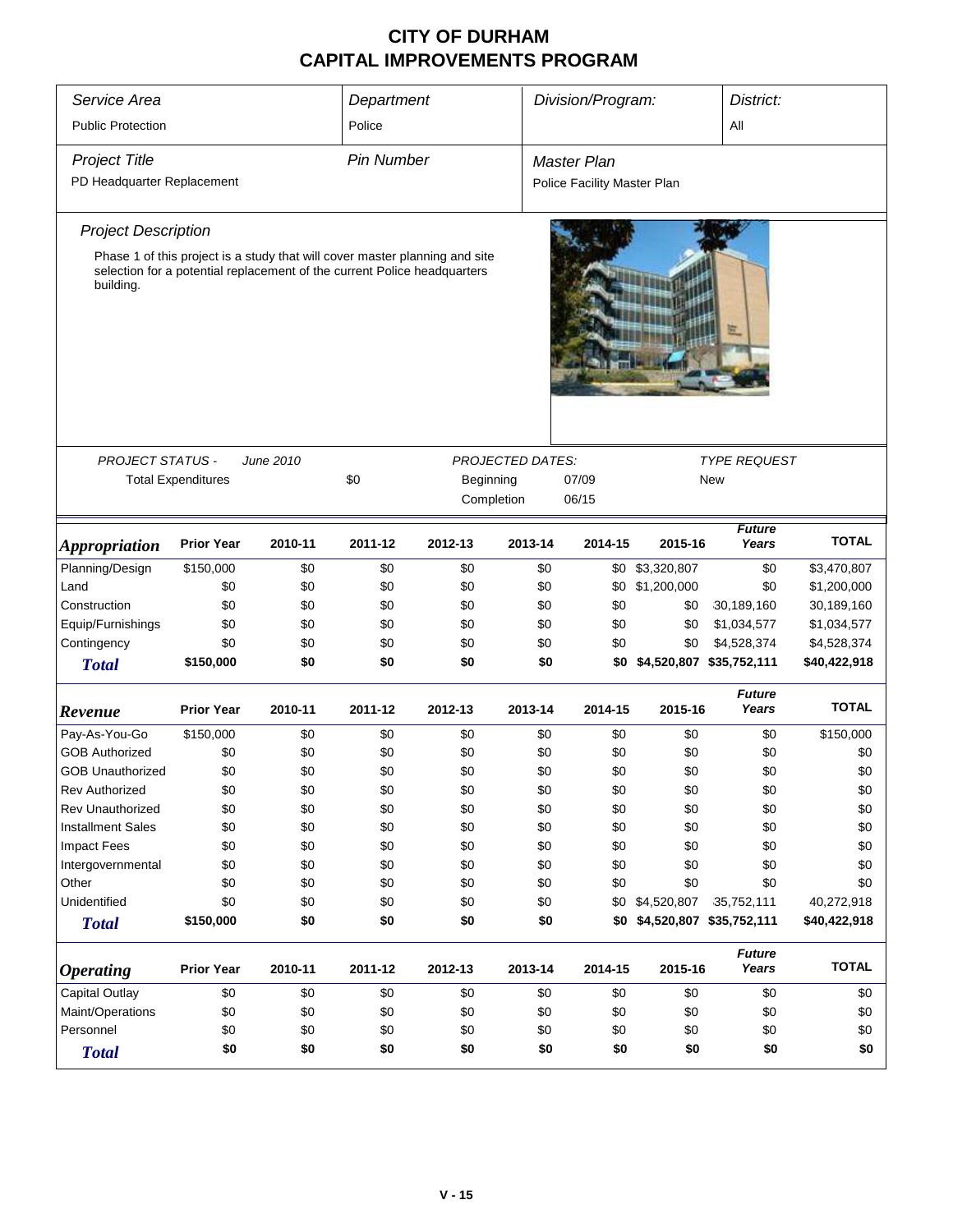| Service Area                     | Department                                                                                                                                                                                                                                                                                                                                                                                                                                                                                                 |                   |         |                    | Division/Program:           |                              | District: |                                    |                        |              |  |
|----------------------------------|------------------------------------------------------------------------------------------------------------------------------------------------------------------------------------------------------------------------------------------------------------------------------------------------------------------------------------------------------------------------------------------------------------------------------------------------------------------------------------------------------------|-------------------|---------|--------------------|-----------------------------|------------------------------|-----------|------------------------------------|------------------------|--------------|--|
| <b>Public Protection</b>         | Fleet                                                                                                                                                                                                                                                                                                                                                                                                                                                                                                      |                   |         |                    | Communications Maintenance/ | All                          |           |                                    |                        |              |  |
| <b>Project Title</b>             |                                                                                                                                                                                                                                                                                                                                                                                                                                                                                                            | <b>Pin Number</b> |         | <b>Master Plan</b> |                             |                              |           |                                    |                        |              |  |
| Radio Infrastructure Replacement |                                                                                                                                                                                                                                                                                                                                                                                                                                                                                                            |                   |         |                    |                             |                              |           |                                    |                        |              |  |
| <b>Project Description</b>       |                                                                                                                                                                                                                                                                                                                                                                                                                                                                                                            |                   |         |                    |                             |                              |           |                                    |                        |              |  |
| agreement.                       | Replacement of 800 MHz radio system infrastructure, and all consoles at the<br>911 center, the backup 911 center, and the Sheriff's Dept. consoles. Project is<br>forced by the aging of current equipment. Estimated project cost at this time is<br>\$20 - \$22 million. Will beginning planning for conversion to new equipment in<br>2010, for installation and implementation in 2014. 2014 is a drop dead date to<br>get this done. Cost will be shared approximately 50% with county per interlocal |                   |         |                    |                             |                              |           | <b>Picture</b><br><b>Available</b> |                        |              |  |
|                                  |                                                                                                                                                                                                                                                                                                                                                                                                                                                                                                            |                   |         |                    |                             |                              |           |                                    |                        |              |  |
| <b>PROJECT STATUS -</b>          | <b>Total Expenditures</b>                                                                                                                                                                                                                                                                                                                                                                                                                                                                                  | June 2010         | \$0     |                    | <b>PROJECTED DATES:</b>     |                              |           |                                    | <b>TYPE REQUEST</b>    |              |  |
|                                  |                                                                                                                                                                                                                                                                                                                                                                                                                                                                                                            |                   |         |                    | Beginning<br>Completion     | 07/13<br><b>New</b><br>01/15 |           |                                    |                        |              |  |
|                                  |                                                                                                                                                                                                                                                                                                                                                                                                                                                                                                            |                   |         |                    |                             |                              |           |                                    |                        |              |  |
| <i><b>Appropriation</b></i>      | <b>Prior Year</b>                                                                                                                                                                                                                                                                                                                                                                                                                                                                                          | 2010-11           | 2011-12 | 2012-13            | 2013-14                     |                              | 2014-15   | 2015-16                            | <b>Future</b><br>Years | <b>TOTAL</b> |  |
| Planning/Design                  | \$0                                                                                                                                                                                                                                                                                                                                                                                                                                                                                                        | \$0               | \$0     | \$0                |                             | \$0                          | \$0       | \$0                                | \$0                    | \$0          |  |
| Land                             | \$0                                                                                                                                                                                                                                                                                                                                                                                                                                                                                                        | \$0               | \$0     | \$0                |                             | \$0                          | \$0       | \$0                                | \$0                    | \$0          |  |
| Construction                     | \$0                                                                                                                                                                                                                                                                                                                                                                                                                                                                                                        | \$0               | \$0     | \$0                |                             | \$0                          | \$0       | \$0                                | \$0                    | \$0          |  |
| Equip/Furnishings                | \$0                                                                                                                                                                                                                                                                                                                                                                                                                                                                                                        | \$0               | \$0     | \$0                | 22,000,000                  |                              | \$0       | \$0                                | \$0                    | 22,000,000   |  |
| Contingency                      | \$0                                                                                                                                                                                                                                                                                                                                                                                                                                                                                                        | \$0               | \$0     | \$0                |                             | \$0                          | \$0       | \$0                                | \$0                    | \$0          |  |
| <b>Total</b>                     | \$0                                                                                                                                                                                                                                                                                                                                                                                                                                                                                                        | \$0               | \$0     |                    | \$0 \$22,000,000            |                              | \$0       | \$0                                | \$0                    | \$22,000,000 |  |
| Revenue                          | <b>Prior Year</b>                                                                                                                                                                                                                                                                                                                                                                                                                                                                                          | 2010-11           | 2011-12 | 2012-13            | 2013-14                     |                              | 2014-15   | 2015-16                            | <b>Future</b><br>Years | <b>TOTAL</b> |  |
| Pay-As-You-Go                    | \$0                                                                                                                                                                                                                                                                                                                                                                                                                                                                                                        | \$0               | \$0     | \$0                |                             | \$0                          | \$0       | \$0                                | \$0                    | \$0          |  |
| <b>GOB Authorized</b>            | \$0                                                                                                                                                                                                                                                                                                                                                                                                                                                                                                        | \$0               | \$0     | \$0                |                             | \$0                          | \$0       | \$0                                | \$0                    | \$0          |  |
| GOB Unauthorized                 | \$0                                                                                                                                                                                                                                                                                                                                                                                                                                                                                                        | \$0               | \$0     | \$0                |                             | \$0                          | \$0       | \$0                                | \$0                    | \$0          |  |
| Rev Authorized                   | \$0                                                                                                                                                                                                                                                                                                                                                                                                                                                                                                        | \$0               | \$0     | \$0                |                             | \$0                          | \$0       | \$0                                | \$0                    | \$0          |  |
| Rev Unauthorized                 | \$0                                                                                                                                                                                                                                                                                                                                                                                                                                                                                                        | \$0               | \$0     | \$0                |                             | \$0                          | \$0       | \$0                                | \$0                    | \$0          |  |
| <b>Installment Sales</b>         | \$0                                                                                                                                                                                                                                                                                                                                                                                                                                                                                                        | \$0               | \$0     | \$0                |                             | \$0                          | \$0       | \$0                                | \$0                    | \$0          |  |
| <b>Impact Fees</b>               | \$0                                                                                                                                                                                                                                                                                                                                                                                                                                                                                                        | \$0               | \$0     | \$0                |                             | \$0                          | \$0       | \$0                                | \$0                    | \$0          |  |
| Intergovernmental                | \$0                                                                                                                                                                                                                                                                                                                                                                                                                                                                                                        | \$0               | \$0     | \$0                | 22,000,000                  |                              | \$0       | \$0                                | \$0                    | 22,000,000   |  |
| Other                            | \$0                                                                                                                                                                                                                                                                                                                                                                                                                                                                                                        | \$0               | \$0     | \$0                |                             | \$0                          | \$0       | \$0                                | \$0                    | \$0          |  |
| Unidentified                     | \$0                                                                                                                                                                                                                                                                                                                                                                                                                                                                                                        | \$0               | \$0     | \$0                |                             | \$0                          | \$0       | \$0                                | \$0                    | \$0          |  |
| <b>Total</b>                     | \$0                                                                                                                                                                                                                                                                                                                                                                                                                                                                                                        | \$0               | \$0     |                    | \$0 \$22,000,000            |                              | \$0       | \$0                                | \$0                    | \$22,000,000 |  |
| <b>Operating</b>                 | <b>Prior Year</b>                                                                                                                                                                                                                                                                                                                                                                                                                                                                                          | 2010-11           | 2011-12 | 2012-13            | 2013-14                     |                              | 2014-15   | 2015-16                            | <b>Future</b><br>Years | <b>TOTAL</b> |  |
| Capital Outlay                   | \$0                                                                                                                                                                                                                                                                                                                                                                                                                                                                                                        | \$0               | \$0     | \$0                |                             | \$0                          | \$0       | \$0                                | \$0                    | \$0          |  |
| Maint/Operations                 | \$0                                                                                                                                                                                                                                                                                                                                                                                                                                                                                                        | \$0               | \$0     | \$0                |                             | \$0                          | \$0       | \$0                                | \$0                    | \$0          |  |
| Personnel                        | \$0                                                                                                                                                                                                                                                                                                                                                                                                                                                                                                        | \$0               | \$0     | \$0                |                             | \$0                          | \$0       | \$0                                | \$0                    | \$0          |  |
| <b>Total</b>                     | \$0                                                                                                                                                                                                                                                                                                                                                                                                                                                                                                        | \$0               | \$0     | \$0                |                             | \$0                          | \$0       | \$0                                | \$0                    | \$0          |  |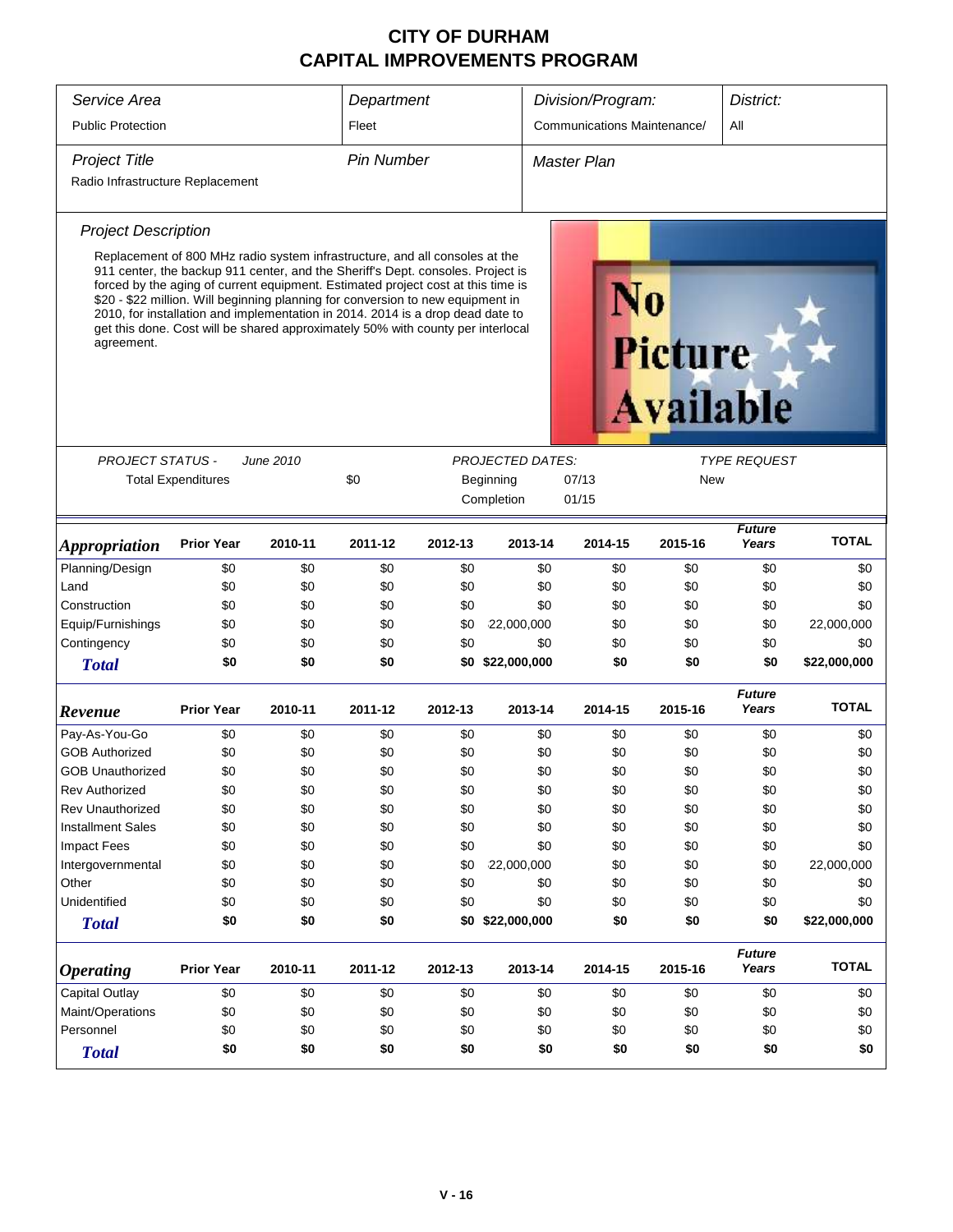| Service Area                                         | Department                |                                                                                                                                                                                                                                                                                                        |            |            | Division/Program:       | District:             |            |                        |              |  |
|------------------------------------------------------|---------------------------|--------------------------------------------------------------------------------------------------------------------------------------------------------------------------------------------------------------------------------------------------------------------------------------------------------|------------|------------|-------------------------|-----------------------|------------|------------------------|--------------|--|
| <b>Public Protection</b>                             | Fleet                     |                                                                                                                                                                                                                                                                                                        |            |            |                         | Communications<br>All |            |                        |              |  |
| <b>Project Title</b><br>Radio Infrastructure Upgrade |                           | Master Plan                                                                                                                                                                                                                                                                                            |            |            |                         |                       |            |                        |              |  |
| <b>Project Description</b>                           |                           | This project upgrades the 800 MHz infrastructure equipment located at three<br>radio towers and the 911 Center and including the newest tower at Cole Mill<br>Rd (bringing the total to 4 tower sites). Once the radio management software<br>system is in place, the project will be near completion. |            |            |                         |                       |            |                        |              |  |
| <b>PROJECT STATUS -</b>                              |                           | June 2010                                                                                                                                                                                                                                                                                              |            |            | <b>PROJECTED DATES:</b> |                       |            | <b>TYPE REQUEST</b>    |              |  |
|                                                      | <b>Total Expenditures</b> | \$7,764,268                                                                                                                                                                                                                                                                                            |            | Beginning  |                         | 07/04                 |            | Continuation           |              |  |
|                                                      |                           |                                                                                                                                                                                                                                                                                                        |            |            | Completion              | 12/09                 |            |                        |              |  |
| <b>Appropriation</b>                                 | <b>Prior Year</b>         | 2010-11                                                                                                                                                                                                                                                                                                | 2011-12    | 2012-13    | 2013-14                 | 2014-15               | 2015-16    | <b>Future</b><br>Years | <b>TOTAL</b> |  |
| Construction                                         | \$7,920,000               | \$0                                                                                                                                                                                                                                                                                                    | \$0        | \$0        | \$0                     | \$0                   | \$0        | \$0                    | \$7,920,000  |  |
| <b>Total</b>                                         | \$7,920,000               | \$0                                                                                                                                                                                                                                                                                                    | \$0        | \$0        | \$0                     | \$0                   | \$0        | \$0                    | \$7,920,000  |  |
| Revenue                                              | <b>Prior Year</b>         | 2010-11                                                                                                                                                                                                                                                                                                | 2011-12    | 2012-13    | 2013-14                 | 2014-15               | 2015-16    | <b>Future</b><br>Years | <b>TOTAL</b> |  |
| Pay-As-You-Go                                        | \$0                       | \$0                                                                                                                                                                                                                                                                                                    | \$0        | \$0        | \$0                     | \$0                   | \$0        | \$0                    | \$0          |  |
| <b>GOB Authorized</b>                                | \$7,920,000               | \$0                                                                                                                                                                                                                                                                                                    | \$0        | \$0        | \$0                     | \$0                   | \$0        | \$0                    | \$7,920,000  |  |
| <b>GOB Unauthorized</b>                              | \$0                       | \$0                                                                                                                                                                                                                                                                                                    | \$0        | \$0        | \$0                     | \$0                   | \$0        | \$0                    | \$0          |  |
| <b>Rev Authorized</b>                                | \$0                       | \$0                                                                                                                                                                                                                                                                                                    | \$0        | \$0        | \$0                     | \$0                   | \$0        | \$0                    | \$0          |  |
| <b>Rev Unauthorized</b>                              | \$0                       | \$0                                                                                                                                                                                                                                                                                                    | \$0        | \$0        | \$0                     | \$0                   | \$0        | \$0                    | \$0          |  |
| <b>Installment Sales</b>                             | \$0                       | \$0                                                                                                                                                                                                                                                                                                    | \$0        | \$0        | \$0                     | \$0                   | \$0        | \$0                    | \$0          |  |
| Impact Fees<br>Intergovernmental                     | \$0<br>\$0                | \$0<br>\$0                                                                                                                                                                                                                                                                                             | \$0<br>\$0 | \$0<br>\$0 | \$0<br>\$0              | \$0<br>\$0            | \$0<br>\$0 | \$0<br>\$0             | \$0<br>\$0   |  |
| Other                                                | \$0                       | \$0                                                                                                                                                                                                                                                                                                    | \$0        | \$0        | \$0                     | \$0                   | \$0        | \$0                    | \$0          |  |
| Unidentified                                         | \$0                       | \$0                                                                                                                                                                                                                                                                                                    | \$0        | \$0        | \$0                     | \$0                   | \$0        | \$0                    | \$0          |  |
| <b>Total</b>                                         | \$7,920,000               | \$0                                                                                                                                                                                                                                                                                                    | \$0        | \$0        | \$0                     | \$0                   | \$0        | \$0                    | \$7,920,000  |  |
|                                                      |                           |                                                                                                                                                                                                                                                                                                        |            |            |                         |                       |            | <b>Future</b>          |              |  |
| <i><b>Operating</b></i>                              | <b>Prior Year</b>         | 2010-11                                                                                                                                                                                                                                                                                                | 2011-12    | 2012-13    | 2013-14                 | 2014-15               | 2015-16    | Years                  | <b>TOTAL</b> |  |
| <b>Capital Outlay</b>                                | \$0                       | \$0                                                                                                                                                                                                                                                                                                    | \$0        | \$0        | \$0                     | \$0                   | \$0        | \$0                    | \$0          |  |
| Maint/Operations                                     | \$0                       | \$0                                                                                                                                                                                                                                                                                                    | \$0        | \$0        | \$0                     | \$0                   | \$0        | \$0                    | \$0          |  |
| Personnel                                            | \$0                       | \$0                                                                                                                                                                                                                                                                                                    | \$0        | \$0        | \$0                     | \$0                   | \$0        | \$0                    | \$0          |  |
| <b>Total</b>                                         | \$0                       | \$0                                                                                                                                                                                                                                                                                                    | \$0        | \$0        | \$0                     | \$0                   | \$0        | \$0                    | \$0          |  |